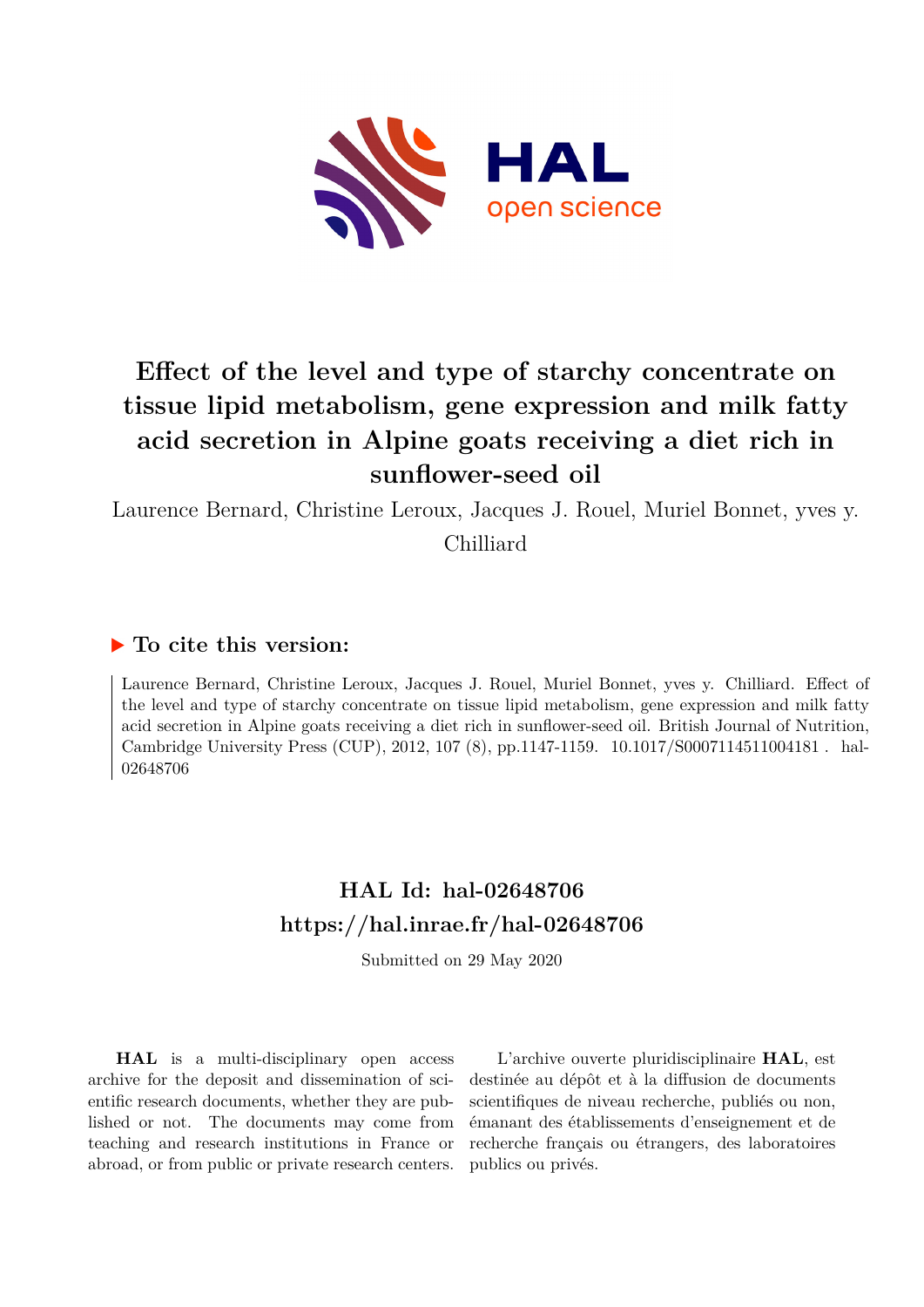### Effect of the level and type of starchy concentrate on tissue lipid metabolism, gene expression and milk fatty acid secretion in Alpine goats receiving a diet rich in sunflower-seed oil

L. Bernard\*, C. Leroux, J. Rouel, M. Bonnet and Y. Chilliard

INRA, UR 1213 Herbivores, Site de Theix, F-63122 Saint-Genes-Champanelle, France

(Submitted 2 March 2011 – Final revision received 24 June 2011 – Accepted 30 June 2011 – First published online 30 August 2011)

#### Abstract

The potential benefits on human health have prompted an interest in developing nutritional strategies for reducing saturated and increasing specific unsaturated fatty acids (FA) in ruminant milk. The impact of the level and type of starchy concentrate added to diets supplemented with sunflower-seed oil on caprine milk FA composition and on mammary, omental and perirenal adipose, and liver lipid metabolism was examined in fourteen Alpine goats in a replicated  $3 \times 3$  Latin square with 21 d experimental periods. Treatments were a grass hay-based diet with a high level of forage (F) or a high level of concentrate with either maize grain (CM) or flattened wheat (CW) as source of starch and supplemented with 130 g/d sunflower-seed oil. Milk yield was enhanced (P<0·01) and milk fat content was decreased on the CM and CW diets compared with the F diet, resulting in similar milk fat secretion. Both high-concentrate diets increased  $(P<0.05)$  milk yield of 10:0-16:0 and decreased trans-9,11-18:1 and cis-9,trans-11-18:2. The CW diet decreased  $(P<0.05)$ the output of  $\Sigma$  C18 and  $\Sigma$  cis-18 : 1 and increased (P<0.05) the output of trans-10-18 : 1 in milk. The expression and/or activity of fourteen proteins involved in the major lipogenic pathways in mammary tissues and of lipogenic genes in adipose and liver tissues were similar among treatments. In conclusion, high starch concentrates alter milk FA yield via mechanisms independent of changes in mammary, liver or adipose tissue lipogenic gene expression. Furthermore, data provided indications that mammary lipogenic responses to starchrich diets differ between caprine and bovine ruminants.

Key words: Starchy concentrates: Plant oil: Goat milk: Lipogenic gene expression

Milk fat is an important determinant of milk nutritional quality. Certain SFA (mainly  $12:0$ ,  $14:0$  and  $16:0$ ) are considered to exert negative effects when consumed in excess, whereas others  $(4:0, \text{ *anticiso-15:0, \text{ } \text{cis}-9-18:1 \text{ } \text{and} \text{ } 18:3n-3)*$  have potentially positive effects on human health $(1)$ . For example, cis-9,trans-11, the major isomer of conjugated linoleic acid (CLA) in ruminant milk, exhibits anticarcinogenic and antiatherogenic properties in animal models<sup> $(2)$ </sup>. Furthermore, it is well established that nutrition is a major factor that determines the concentration and secretion of specific fatty acids (FA) in ruminant mil $k^{(3)}$ .

FA secreted in milk originate from de novo synthesis in the mammary gland and from the uptake of TAG and NEFA from arterial blood. Milk fat synthesis is known to involve the

coordinated expression of several lipogenic genes<sup> $(4)$ </sup>, but the impact of nutrition on the regulation of mammary lipogenesis is not fully known<sup> $(5)$ </sup>. Indeed, studies on the nutritional regulation of mammary lipogenic gene expression in lactating cows have, in the main, involved investigations examining the response to diets containing high proportions of concentrates and/or plant oils and marine lipids<sup> $(6-9)$ </sup>. These experiments that induce milk fat depression (MFD) have provided evidence that specific biohydrogenation intermediates, namely the *trans*-FA isomers and mainly the *trans*-10 family formed during ruminal metabolism of dietary unsaturated FA, alter mammary lipid metabolism and gene  $\exp$ ression<sup>(10)</sup>. In addition, it has long been recognised that MFD in the bovine alters nutrient partitioning in favour of non-mammary

\* Corresponding author: L. Bernard, fax +33 473624519, email laurence.bernard@clermont.inra.fr

Abbreviations: ACACA, acetyl-CoA carboxylase; AGPAT1, 1-acyl-sn-glycerol-3-phosphate acyltransferase  $\alpha$ ; BTN1A1, butyrophilin subfamily 1 member A1; CM, diet with a high level of concentrate with maize grain as source of starch and supplemented with sunflower-seed oil; CD36, platelet glycoprotein 4; CLA, conjugated linoleic acid; CW, diet with a high level of concentrate with flattened wheat as source of starch and supplemented with sunflower-seed oil; DGAT1, diacylglycerol acyltransferase 1; F, diet with a high level of forage and supplemented with sunflower-seed oil; FA, fatty acids; FABP3, fatty acidbinding proteins in heart; FABP4, fatty acid-binding proteins in adipocyte; FAS, fatty acid synthase; G3PDH, glycerol-3-phosphate dehydrogenase; G6PDH, glucose-6-phosphate dehydrogenase; GLYCAM1, glycosylation-dependent cell adhesion molecule 1; LPL, lipoprotein lipase; ME, malic enzyme; MFD, milk fat depression; MFG, milk fat globule; MFGE8, lactadherin; MUC1, mucin-1; PPIA, cyclophilin A; SCD, stearoyl-CoA desaturase; XDH, xanthine dehydrogenase/oxidase.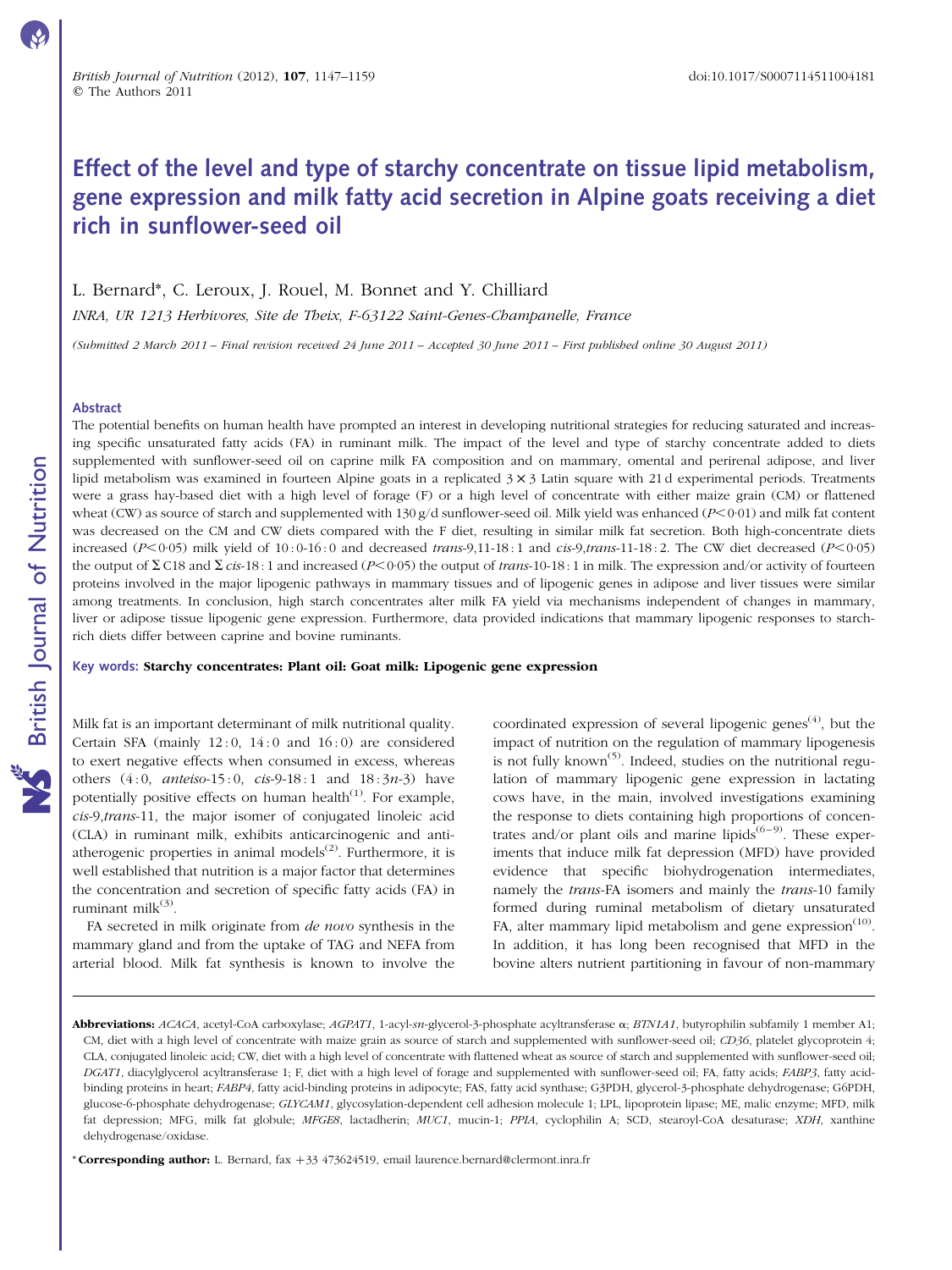tissues, adipose tissues in particular $(11)$ . These findings suggest that intermediary metabolism together with mammary lipogenesis may be altered by trans-FA isomers formed during the ruminal biohydrogenation of dietary unsaturated FA and/or that of other mechanisms, such as elevated ruminal propionate and plasma insulin concentration induced by high-concentrate diets, could also be involved.

In lactating goats, data on the role of nutrition in mammary metabolism and in the expression of genes encoding for key lipogenic enzymes are relatively scarce. Previous studies of these questions have only examined the effect of plant oils on either grass hay-based diets<sup> $(12-14)$ </sup> or maize silage-based diets $^{(15)}$ . Furthermore, indirect comparisons between the goat and the cow have identified species-specific differences in the responses of milk fat secretion and composition to high-concentrate diets rich in starch and supplemented with plant oils. In particular, these comparisons have demonstrated that MFD is absent in the goat<sup> $(3)$ </sup>. The responses of both intermediary and mammary metabolism in the goat, a species that does not exhibit MFD in response to starch-rich diets supplemented with plant  $\text{oil}^{(5,10)}$ , are much lower in extent than the corresponding responses in the cow. However, the effect of variable dietary starch content and degradability has not been evaluated.

The present experiment examined the effect of the level of concentrate and the type of starchy concentrate on lipogenic gene expression in mammary and peripheral tissues during established lactation in goats. These investigations sought the following: (1) to understand possible mechanisms regulating mammary lipogenesis on diets containing different levels and types of starch and supplemented with plant oil and (2) to assess the possible contribution of adipose and liver tissues to changes in milk FA secretion. Sunflower-seed oil was selected as the source of  $18:2n-6$ . The selected sources of starch were either maize grain or flattened wheat reported, respectively, as slowly and rapidly degradable sources of starch in the bovine<sup>(16)</sup> and caprine<sup>(17)</sup>. The study sought to test the following hypothesis: the level and source of starch in diets containing  $18:2n-6$  from sunflower-seed oil would increase specific trans intermediates formed in the rumen, resulting in different combinations of trans-11 and trans-10 isomers, with these isomers, in cows, being involved in different ways in the regulation of lipogenic gene expression, lipogenic enzyme activities and milk fat secretion $^{(9)}$ . The subsequent hypothesis was that the mammary lipid synthesis and intermediary lipid metabolism could be modified by the type of starchy concentrate with such modifications that could result from possible variations in trans-FA synthesised in the rumen and/or from possible variations in the concentrations of plasma insulin and metabolites.

### Materials and methods

#### Animals and diets

All experimental procedures were approved by the Animal Care Committee of INRA in accordance with the 'Use of Vertebrates for Scientific Purposes Act' 1985. The animals were recruited to experiments and allocated to treatment groups according to milk yield, milk fat and protein content, parity,

stage of lactation and genotype score at the  $\alpha SI$ -casein locus. Goats of the 'middle-type'  $\alpha S1$ -casein genotype content were used to avoid any effects on milk traits<sup> $(18)$ </sup> or FA composition<sup>(19)</sup>. A total of fifteen multiparous (3·1 (sp 1·2) lactations) Alpine goats in mid-lactation  $(91 (SD 7.7) d$  in lactation) were given three experimental diets according to a replicated  $3 \times 3$  Latin square design with 21 d experimental periods, with five groups of three animals each. From the fifteen goats recruited, one animal was withdrawn from the experiment due to mammary cysts. Each experimental period consisted of a 14 d adaptation to treatments (which was sufficient to achieve a full response of milk FA secretion in goats)<sup>(3)</sup> and a 7 d sampling period. Goats were housed in a metabolism unit in individual stalls. The animals were allowed continuous access to water and were milked at 08.00 and 16.00 hours. Experimental diets were formulated to meet energy and protein requirements<sup> $(20)$ </sup>. The three diets were offered as two equal meals at 08.30 and 16.30 hours. Diets were comprised of natural grassland hay that was offered ad libitum, with either a high level of forage (0·8 kg/d) and supplemented with 130 g/d sunflower-seed oil (F; 6.9% of diet DM; sunflower-seed oil from Auvergne Trituration, Lezoux, France), or a high level of concentrate (1·4 kg/d) with maize grain (CM;  $1 \text{ kg/d}$ ;  $5.4\%$  of diet DM) or flattened wheat (CW;  $1 \text{ kg}$ ) d; 5·5 % of diet DM) as source of starch and supplemented with 130 g/d sunflower-seed oil.

#### Measurements and sampling

Individual intake was recorded daily. However, only the measurements collected during the last week of each experimental period were used for statistical analysis. During each experimental period, representative samples of hay, maize grain, flattened wheat and concentrates were composited daily and stored at  $-20^{\circ}$ C. Chemical composition of feed ingredients was determined using standard procedures<sup> $(21)$ </sup>. Milk yields of individual goats were recorded three times per week. However, only the measurements collected during the last week of each experimental period were analysed statistically. Samples of milk were collected from all goats over four consecutive milkings starting at 08.00 hours on day 19 of each experimental period for fat, crude protein and lactose analysis. Milk fat, crude protein and lactose were determined in samples treated with preservative (potassium bichromate; Merck, Fontenay-Sous-Bois, France) by mid-infrared spectroscopy<sup> $(21)$ </sup>. Unpreserved samples of milk were also collected over two consecutive milkings starting at 08.00 hours on day 20 of each experimental period, stored at  $-20^{\circ}$ C, composited according to yield and analysed for the determination of FA composition<sup> $(22)$ </sup>. The live weight of each experimental animal was measured at the start and end of each experimental period.

Blood samples were collected on day 20 of each experimental period at 07.30 hours. Samples from the jugular vein were collected into evacuated collection tubes (Venoject; C.M.L., Nemours, France) containing potassium ethylene diamine tetra-acetic acid. Once collected, blood samples were centrifuged (1500  $g$  for 15 min at 4°C, stored at  $-20$ °C), and plasma was analysed for insulin and metabolite concentrations<sup>(12)</sup>.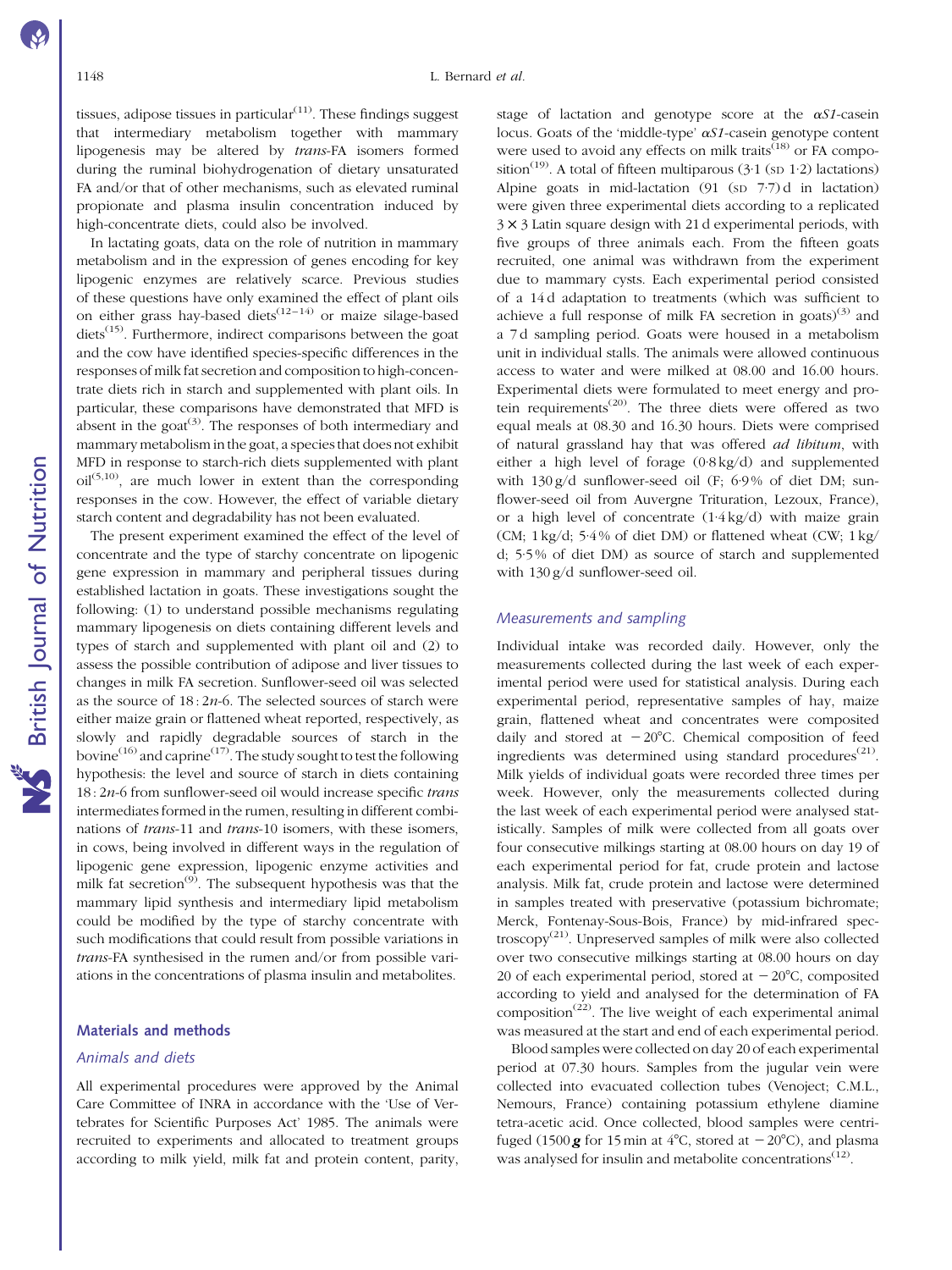On day 21 of periods 1 and 2, mammary biopsies were obtained after morning milking for tissue RNA extraction using sterile Trucut needles (CE Sherwood Medical, Ballymoney, Northern Ireland) according to the manufacturer's instructions. Approximately 20–25 mg of tissue were taken, rinsed in 0·9 % saline sterile solution, inspected to verify tissue homogeneity and snap-frozen in liquid  $N_2$ . Samples were stored at  $-80^{\circ}$ C before RNA extraction. Collection of tissue biopsies resulted in minimal bleeding, and milk appeared normal after one to three subsequent milkings. During this period, extreme care was taken during manual milking to remove possible blood clots lodged in the glands. No intra-mammary infections or loss of milk production were encountered following mammary tissue biopsies.

At the end of the experiment, corresponding to days 26 and 27 of the last experimental period (period 3), goats were slaughtered after morning milking. Immediately before slaughter, animals were milked to remove most of the milk in the mammary glands. Immediately after death, samples of mammary, liver, and perirenal and omental adipose tissues were collected under sterile conditions, frozen in liquid  $N<sub>2</sub>$ and stored at  $-80^{\circ}$ C for RNA extraction and enzyme assays. Samples of mammary tissue were analysed for stearoyl-CoA desaturase (SCD) activity immediately after collection. Samples of perirenal and omental adipose tissues were also collected immediately after slaughter, stored at  $37^{\circ}$ C, fixed with osmium tetra-oxide and isolated in 8 M-urea for the determination of adipocyte volume<sup>(23)</sup>.

### Enzyme activities and quantification of mRNA abundances by quantitative PCR

The enzyme activities and/or mRNA abundance of enzymes involved in the major metabolic pathways of lipogenesis, in particular the uptake and transport of FA, de novo FA synthesis and TAG synthesis, were measured in mammary, liver, perirenal and omental adipose tissues.

The following lipogenic enzyme activities were assayed in samples of mammary and/or of perirenal and omental adipose tissues: lipoprotein lipase (LPL; EC 3.1.1.34), an enzyme involved in the uptake of FA from circulating  $TAG^{(24)}$ ; fatty acid synthase (FAS; EC 2.3.1.85), acetyl-CoA carboxylase (ACC; EC 6.4.1.2), malic enzyme (ME; EC 1.1.1.40) and glucose-6-phosphate dehydrogenase (G6PDH; EC 1.1.1.49), involved in de novo lipogenesis; glycerol-3-phosphate dehydrogenase (G3PDH;  $EC$  1.1.1.8), involved in FA esterification<sup>(23)</sup>; SCD (EC 1.14.99.5), involved in the  $\Delta$ 9 desaturation of FA<sup>(12)</sup>.

The mRNA abundance of the following lipogenic genes was also measured in (1) samples of mammary and/or perirenal and omental adipose and/or liver tissues: ACACA, FASN, SCD1 and LPL; platelet glycoprotein 4 (CD36) and fatty acidbinding proteins in heart (*FABP3*) and adipocyte (*FABP4*) involved in the uptake and intracellular transport of FA; 1-acyl-sn-glycerol-3-phosphate acyltransferase a (AGPAT1) and diacylglycerol acyltransferase 1 (DGAT1), involved in the esterification of FA to glycerol; (2) samples of mammary tissues: xanthine dehydrogenase/oxidase (XDH), butyrophilin subfamily 1 member A1 (*BTN1A1*), glycosylation-dependent

cell adhesion molecule 1 (GLYCAM1), lactadherin (MFGE8) and mucin-1 (MUC1), which are the major proteins of the milk fat globule (MFG) membrane; (3) samples of liver tissues: the short (ObRa) and long form (ObRb) of the leptin receptor involved in the signal transduction of the effect of leptin $^{(25)}$ , which is known to regulate SCD expression in part.

Total RNA was isolated from samples of mammary tissue using the RNeasy mini kit (QIAGEN, Inc., Courtaboeuf, France) and from samples of liver using the NucleoSpin RNA II kit (Macherey Nagel, Inc., Bethlehem, PA, USA). Total RNA extraction of perirenal and omental adipose tissues was carried out as described previously<sup>(26)</sup>. DNA contamination was removed by DNase I treatment (Amplification grade; Invitrogen, Life Technologies, Carlsbad, CA, USA) before complementary DNA synthesis. Integrity and concentration of RNA and RT-PCR were assessed as described previously<sup>(12)</sup>. mRNA abundances of FASN, ACACA, LPL, SCD1, AGPAT1 and DGAT1, plus the housekeeping gene peptidyl-prolyl cis–trans isomerase A (PPIA) or cyclophilin A were quantified in duplicate by real-time quantitative RT-PCR using fluorescent TaqMan probes (Applied Biosystem, Warrington, UK) and a LightCycler System (Roche Molecular Biochemicals, Indianapolis, IN, USA) using specific primers and probes (Table 1). The abundances of FABP3, FABP4, XDH, BTN1A1, MFGE8, MUC1, ObRa and ObRb mRNA were quantified in duplicate by RT-PCR using the fluorescent SYBR Green I methodology (Applied Biosystem) and specific primers reported in Table 1. The abundance of targeted gene transcripts was expressed as the mRNA copy number relative to PPIA (housekeeping gene) to account for variations in RNA integrity, RNA quantification and complementary DNA synthesis.

PCR efficiency was 95.6 (SD 9.5)% for the fourteen target genes and 95·5 (SD 1·5) % for PPIA.

#### Statistical analysis

Measurements of DM intake, milk production, milk composition, FA secretion in milk, mammary mRNA abundance and plasma metabolite concentrations were subjected to ANOVA for a  $3 \times 3$  Latin square design using the General Linear Models Procedure of SAS (SAS Institute, Cary, NC, USA) with a model that included the effects of treatment, period and goat. Treatment means were compared using the least-square means procedure (SAS Institute), with differences declared significant at  $P<0.05$ . Measurements of enzyme activity and mRNA abundance in samples of mammary, liver, and perirenal and omental adipose tissues collected at slaughter were evaluated statistically using the non-parametric Wilcoxon U test due to the small set of data ( $n < 6$ ) and high individual variability. Treatment effects were considered significant at  $P < 0.05$ .

#### **Results**

#### Diet composition

The crude protein, neutral-detergent fibre and acid-detergent fibre content of the diets are described in Table 2. The starch content of the two high-concentrate diets (CM and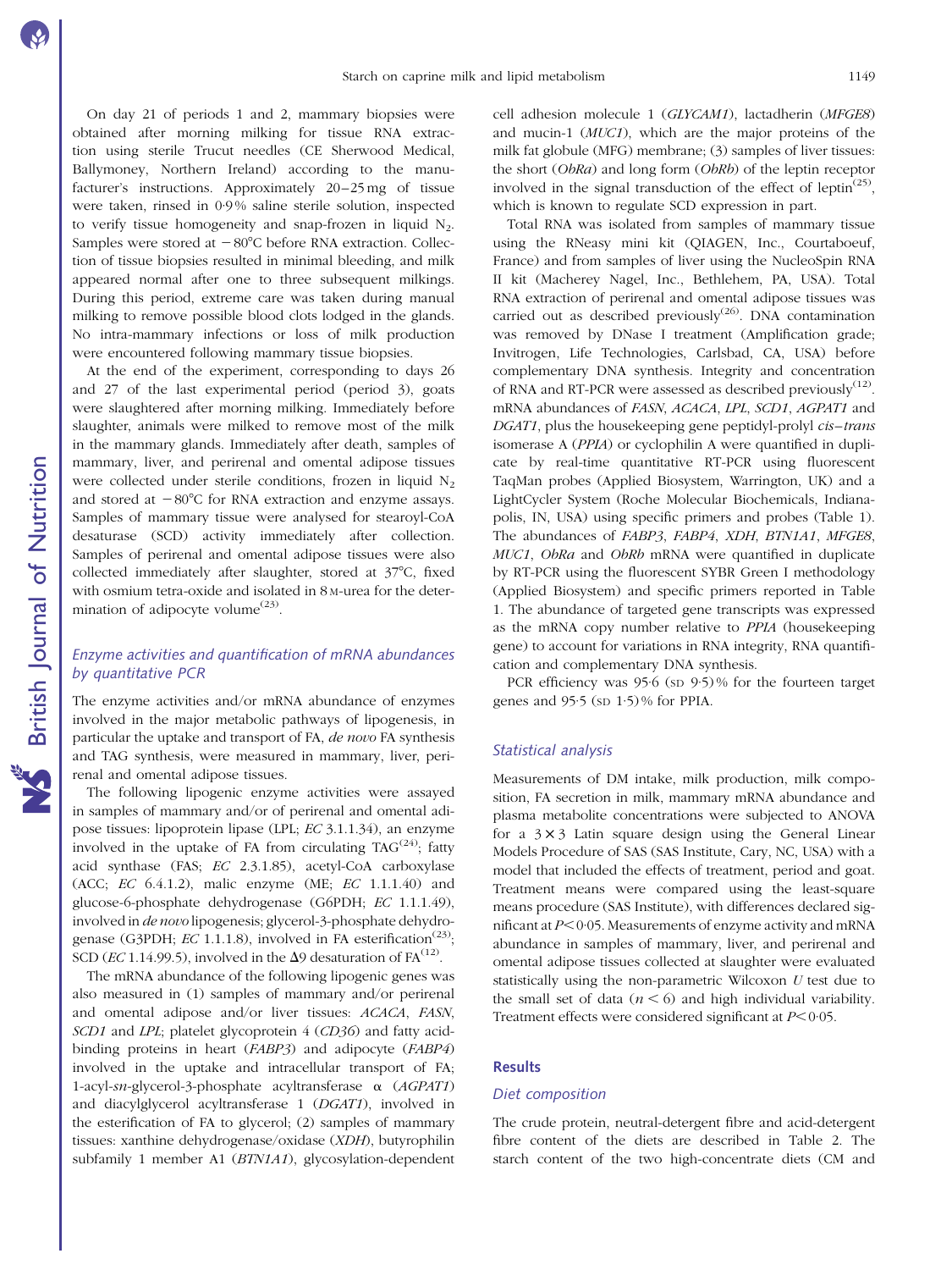| <b>Table 1.</b> Primer and probe sequences and conditions used for real-time RT-PCR |  |
|-------------------------------------------------------------------------------------|--|
|-------------------------------------------------------------------------------------|--|

| Gene symbol  | Encoded protein                                                | Accession no. | Nucleotide sequence $(5' \rightarrow 3')$ | $T (^{\circ}C)$ | Source                           |
|--------------|----------------------------------------------------------------|---------------|-------------------------------------------|-----------------|----------------------------------|
| <b>ACACA</b> | Acetyl-CoA carboxylase                                         | NM 001009256  | F: CAT GGA AAT GTA CGC GGA CC             | 59              | Bernard et al. <sup>(12)</sup>   |
|              |                                                                |               | R: GGT GGT AGA TGG GAA GGA GGA            |                 |                                  |
|              |                                                                |               | P: CGA GCG GAA GGA GCT GGA GAG CA         |                 |                                  |
| <b>LPL</b>   | Lipoprotein lipase                                             | AF228667      | F: TTC AGA GGC TAT TAC TGG AAA TCC        | 60              | Bonnet et al. <sup>(26)</sup>    |
|              |                                                                |               | R: ATG TCA ATC ACA GCA TTC ATT CTA CT     |                 |                                  |
|              |                                                                |               | P: TTC CAG TGG TGC CGG AAC ACT CCT TC     |                 |                                  |
| <b>FASN</b>  | Fatty acid synthase                                            | DQ223929      | F: ACA GCC TCT TCC TGT TTG ACG            | 60              | Bernard et al. <sup>(12)</sup>   |
|              |                                                                |               | R: CTC TGC ACG ATC AGC TCG AC             |                 |                                  |
|              |                                                                |               | P: ATC TGG AGG CGC GTG TGG CAG CC         |                 |                                  |
| AGPAT1       | 1-Acyl-sn-glycerol-<br>3-phosphate<br>acyltransferase $\alpha$ | AF281677      | F: AGT GGT GCA TCA GAC ACT TCT A          | 58              | Ollier et al. $(4)$              |
|              |                                                                |               | R: CTC ACG GTT GAG CAC GTA GTA            |                 |                                  |
|              |                                                                |               | P: TGG CTG TCA CTC ATC ATC GGG CA         |                 |                                  |
| DGAT1        | Diacylglycerol<br>O-acyltransferase 1                          | NM_174693     | F: AGT GGT GCA TCA GAC ACT TCT A          | 58              | Ollier et al. $(4)$              |
|              |                                                                |               | R: CTC ACG GTT GAG CAC GTA GTA            |                 |                                  |
|              |                                                                |               | P: TGG CTG TCA CTC ATC ATC GGG CA         |                 |                                  |
| SCD1         | Stearoyl-CoA<br>desaturase                                     | AF325499      | F: TGC TGA CAA CTT ATC TGG ATG C          | 60              | Bernard et al. <sup>(12)</sup>   |
|              |                                                                |               | R: AAG GAA TCC TGC AAA CAG CTA            |                 |                                  |
|              |                                                                |               | P: CCA GAG CCT GCA GAA GTG GCT GGT ATA A  |                 |                                  |
| <b>PPIA</b>  | Cyclophilin A                                                  | XM 001252497  | F: GGA TTT ATG TGT CCA GGG TGG TGA        | 60              | Bonnet et al. <sup>(26)</sup>    |
|              |                                                                |               | R: CAA GAT GCC AGG ACC TGT ATG            |                 |                                  |
|              |                                                                |               | P: TCT CCC CAT AGA TGG ACT TGC CAC CAG T  |                 |                                  |
| CD36         | Platelet glycoprotein 4                                        | X91503        | F: ACA GAT GTG GCT TGA GCG TG             | 58              | Ollier et al. $(4)$              |
|              |                                                                |               | R: ACT GGG TCT GTG TTT TGC AGG            |                 |                                  |
| FABP3        | Fatty acid-binding<br>protein 3, heart                         | BT021486      | F: CCT CTC CTT CCA CTG ACT GC             | 58              | Jurie et al. $(48)$              |
|              |                                                                |               | R: TTG ACC TCA GAG CAC CCT TT             |                 |                                  |
| FABP4        | Fatty acid-binding<br>protein 4, adipocyte                     | NM_174314     | F: GGT ACC TGG AAA CTT GTC TCC            | 58              | Jurie et al. <sup>(48)</sup>     |
|              |                                                                |               | R: CTG ATT TAA TGG TGA CCA CAC            |                 |                                  |
| <b>XDH</b>   | Xanthine dehydrogenase<br>oxidase                              | X83508        | F: GCC CTG CAG AAC ATG AAT CT             | 60              | Ollier et al. <sup>(49)</sup>    |
|              |                                                                |               | R: GCA CAA ATA CTT CCT ACA CCT            |                 |                                  |
| BTN1A1       | Butyrophilin subfamily 1<br>member A1                          | EF102891      | F: GTG GAT CTG AGC AAT TGG CAA G          | 60              | Ollier et al. <sup>(49)</sup>    |
|              |                                                                |               | R: ACC CTG AGG AGA AGC AGC A              |                 |                                  |
| <b>MFGE8</b> | Lactadherin                                                    | NM_005928     | F: TGA GTA GGT CTG GGA TGG AC             | 60              | Ollier et al. <sup>(4)</sup>     |
|              |                                                                |               | R: GGA AGC TGC CTG TGT ACT CT             |                 |                                  |
| MUC1         | Mucin-1                                                        | AJ400824      | F: GCG CTG GCC ATC ATC TAT C              | 60              | Ollier et al. <sup>(49)</sup>    |
|              |                                                                |               | R: CGG AAG TGG CTG CCA GGT                |                 |                                  |
| ObRa         | Leptin receptor isoform a                                      | AY278244      | F: TTG AGA AGT ACC AGT TCA GTC            | 60              | Chelikani et al. <sup>(25)</sup> |
|              |                                                                |               | R: CAA AGA ATG TCC GTT CTC TTC            |                 |                                  |
| ObRb         | Leptin receptor isoform b                                      | AB199589      | F: GTG CCA GCA ACT ACA GAT GCT CTA C      | 65              | Chelikani et al. <sup>(25)</sup> |
|              |                                                                |               | R: AGT TCA TCC AGG CCT TCT GAG AAC G      |                 |                                  |
|              |                                                                |               |                                           |                 |                                  |

T, PCR annealing temperature; F, forward primer; R, reverse primer; P, Taqman probe.

CW) was 336 and 318 g/kg DM, respectively, compared with 164 g/kg DM for the F diet. The mean forage:concentrate ratio (on a DM basis) for the F, CM and CW diets was 57:43, 37:63 and 31:69, respectively. The goats consumed 145, 147 and  $123 g/d$  of total C18-FA and 318, 749 and 655  $g/d$  of starch for the F, CM and CW diets, respectively (Table 3).

#### Animal performance

Even though the consumption of concentrate rich in maize grain increased the DM intake  $(P=0.003)$ , the calculated energy and N balance were positive for all the experimental treatments (Table 3). The calculated energy balance increased  $(P<0.001)$  with the CM and CW diets, compared with the F diet (Table 3). There were no changes in body weight according to treatments (results not shown), which is not surprising since the length of the experimental periods was only 3 weeks. Relative to the F diet, the CM and CW diets enhanced milk yield  $(+500 \text{ and } +620 \text{ g/d}, \text{ respectively}; P<0.001)$ , milk protein yield (+19 and +22 g/d, respectively;  $P=0.04$ ) and milk lactose yield  $(+25 \text{ and } +31 \text{ g/d},$  respectively;  $P<0.001$ ) without changing milk fat yield. Conversely, relative to the F diet, the CM and CW diets decreased milk fat content  $(-4.1 \text{ and } -4.4 \text{ g/kg})$ , respectively;  $P=0.003$ ), whereas no effect ( $P>0.05$ ) was observed for milk protein and lactose content (Table 3).

#### Plasma metabolites

Both high-concentrate diets increased plasma glucose concentrations, whereas plasma insulin concentration increased only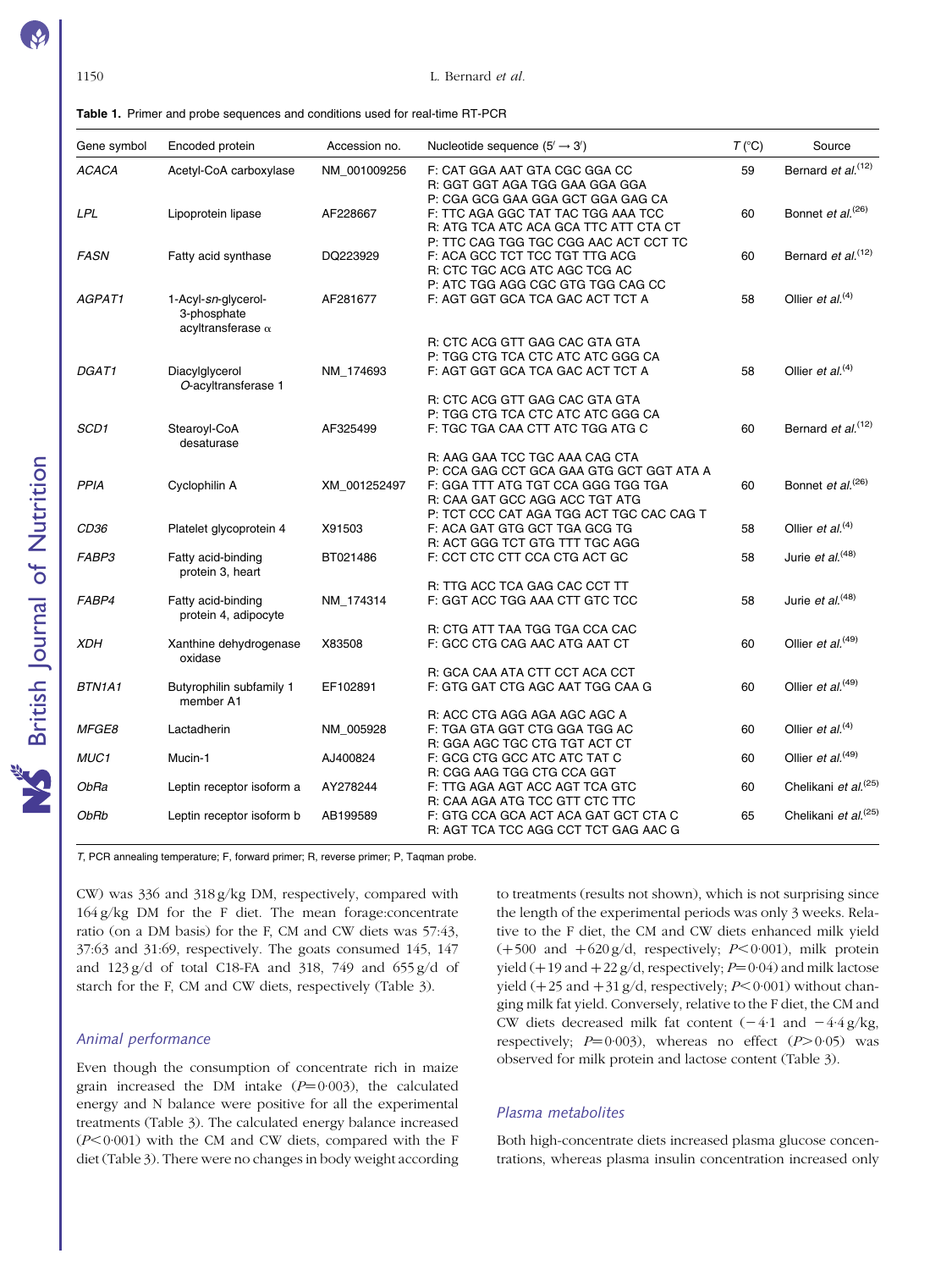Table 2. Ingredient and chemical composition of the experimental diets

|                                | Treatment |       |        |  |  |
|--------------------------------|-----------|-------|--------|--|--|
| Items                          | F         | CМ    | CW     |  |  |
| Ingredients (% DM)             |           |       |        |  |  |
| Natural grassland hay          | 57.7      | 36.8  | $31-1$ |  |  |
| Sunflower-seed oil*            | 6.9       | $5-4$ | 5.5    |  |  |
| Maize grain                    | $10-8$    | 45.3  | $0-0$  |  |  |
| <b>Flattened wheat</b>         | $10-3$    | $0-0$ | 51.0   |  |  |
| Dehydrated sugar beet pulp     | 2.1       | $4-0$ | 3.9    |  |  |
| Soyabean meal                  | 12.4      | $8-5$ | 9.2    |  |  |
| Mineral-vitamin mixt           | 0.5       | 0.5   | 0.5    |  |  |
| Chemical composition (g/kg DM) |           |       |        |  |  |
| Organic matter                 | 912       | 928   | 923    |  |  |
| Crude protein                  | 180       | 149   | 170    |  |  |
| Neutral-detergent fibre        | 388       | 333   | 274    |  |  |
| Acid-detergent fibre           | 197       | 145   | 134    |  |  |
| Starch                         | 164       | 336   | 318    |  |  |
| <b>Total FA</b>                | 86        | 75    | 67     |  |  |
| Diethyl ether extract          | 89        | 84    | 74     |  |  |

F, diet with a high level of forage and supplemented with sunflower-seed oil; CM, diet with a high level of concentrate with maize grain as source of starch and supplemented with sunflower-seed oil; CW, diet with a high level of concentrate with flattened wheat as source of starch and supplemented with sunflower-seed oil; FA, fatty acids.

Sunflower-seed oil contained (g/100 g FA) 16 : 0 (6·8), 18 : 0 (3·8) cis-9-18 : 1 (30·5), 18 : 2n-6 (57·9) and 22 : 0 (0·3).

† Mineral–vitamin supplement (Usine d'Ussel, Murat, France) contained (g/kg): Ca, 240; P, 60; Mg, 50; Na, 15; Zn, 7; Mn, 6; DL-a-tocopherol, 0·3; retinol, 0·2; cholecalciferol, 0·002.

when the concentrate was rich in maize grain (CM; Table 4). Compared with the F diet, the CM diet decreased plasma NEFA concentrations. Furthermore, the CM diet increased plasma acetate, whereas no effect was observed on  $\beta$ -hydroxybutyrate content (Table 4).

#### Mammary, adipose tissue and liver lipid metabolism

Dietary treatments had no effect  $(P>0.05)$  on the abundance of mRNA in mammary tissue encoding for lipogenic genes (LPL, ACACA, FASN, SCD1, AGPAT1, DGAT1, CD36, FABP4 and FABP3) and for MFG proteins (XDH, BTN1A1, GLYCAM1, MFGE8 and MUC1) (Table 5). However, a significant ( $P=0.01$ ) and close ( $R > +0.60$ ) inter-individual relationship between the mRNA abundances was observed only for the following five pairs of genes: ACACA and FASN, BTN1A1 and XDH, XDH and DGAT1, DGAT1 and FABP4, SCD1 and AGPAT1 (Fig. 1).

In perirenal and omental adipose tissues, the treatments had no effect  $(P>0.05)$  on the abundance of mRNA encoding for LPL, FASN, ACACA and AGPAT1 (Table 6), except for a decrease in FASN mRNA and an increase in AGPAT1 mRNA for the CM diet in omental adipose tissue. In the liver, SCD1 mRNA increased with the CM diet (Table 6). Furthermore, dietary treatments had no effect  $(P>0.05)$  on LPL, FAS, G6PDH, ME and G3PDH activities in perirenal and omental adipose tissues (Table 7), as well as in mammary tissues, with the exception of a decrease  $(P<0.05)$  in G3PDH for the CM diet compared with the CW diet. SCD and ACC activities in mammary tissues were not affected by the dietary treatments (Table 7).

#### Milk fatty acid secretion

A high level of concentrate in the diet increased  $(P<0.001)$ the milk secretion of C6- to C14-SFA and cis-9-14 : 1 and 16 : 0 secretion. These increases were associated with a decrease  $(P<0.001)$  in the output of trans-9-16:1, trans-9, 11-18 : 1 and cis-9,trans-11-18 : 2 in milk (Table 8). Relative to the F diet, decreases in the milk fat trans-11-18 : 1 and cis-9,trans-11-18 : 2 secretions were  $-67$  and  $-63\%$ , respectively, for the CW diet and  $-32$  and  $-36\%$ , respectively, for the CM diet. Relative to the F diet, the milk fat medium-chain FA (C10- to C16-SFA) and cis-9-14 : 1 secretions were higher, and higher for the CW diet than for the CM diet (Table 8). The inclusion of flattened wheat as a type of starch in the high-concentrate diet (CW) resulted in increases  $(P<0.05)$  in milk trans-10-18:1,  $18:2n-6$  and  $18:3n-3$  output and decreases  $(P<0.05)$  in milk  $cis-9-18:1$  and  $\Sigma$  C18 output, compared with the CM and F diets (Table 8).

The consumption of the CM or CW diet had no significant effect ( $P > 0.15$ ) on milk fat  $\Delta$ 9 desaturase ratios (cis-9-14 : 1:14: 0, cis-9-16 : 1:16 : 0 and cis-9-18 : 1:18 : 0) except for an increase in the cis-9,trans-11-CLA:trans-11-18 : 1 concentration ratio for the CW diet, compared with the F and CM diets (Table 8).

#### **Discussion**

#### DM intake and milk production and composition

In goats, the observed milk and protein yield increases in response to the addition of starchy concentrate to a lipidrich diet (Table 3) are consistent with the results of previous studies<sup>(3,27)</sup>. The increase in milk yield in response to the addition of starchy concentrate was associated with (1) a higher yield of lactose in milk in agreement with previous studies<sup> $(27)$ </sup>, consistent with the role of lactose in the regulation of milk osmolarity(28) and (2) the increased DM intake and energy intake (results not shown) for the CM diet.

The increase in dietary concentrate and starch content in the presence of sunflower-seed oil in the present experiment had no effect on milk fat yield, whereas it decreased milk fat concentration, probably owing to a dilution effect. In contrast, in cows fed diets supplemented with linseed  $\text{oil}^{(29)}$  or 'corn  $\text{oil}^{(30)}$ , increasing the level of dietary concentrate from 36 to 66 %<sup>(29)</sup> and from 50 to 80 %<sup>(30)</sup> decreased the milk fat yield by 42 and 55 %, respectively. In goats, increasing the percentage of concentrate in a lipid-supplemented diet up to 69% (present study),  $65\%^{(27)}$  or  $68\%^{(3)}$  did not change or increased milk fat secretion. Otherwise, in cows, feeding starch-based diets that differed by the source of starch (cracked wheat  $v$ . potatoes) showed that the quicker ruminal degradation of wheat starch was associated with a decrease in milk  $fat^{(31)}$ . Altogether these results highlight the differences between ruminant species in ruminal kinetics or metabolism and in the regulation of mammary lipid metabolism. The mechanisms underlying this species difference remain largely unknown.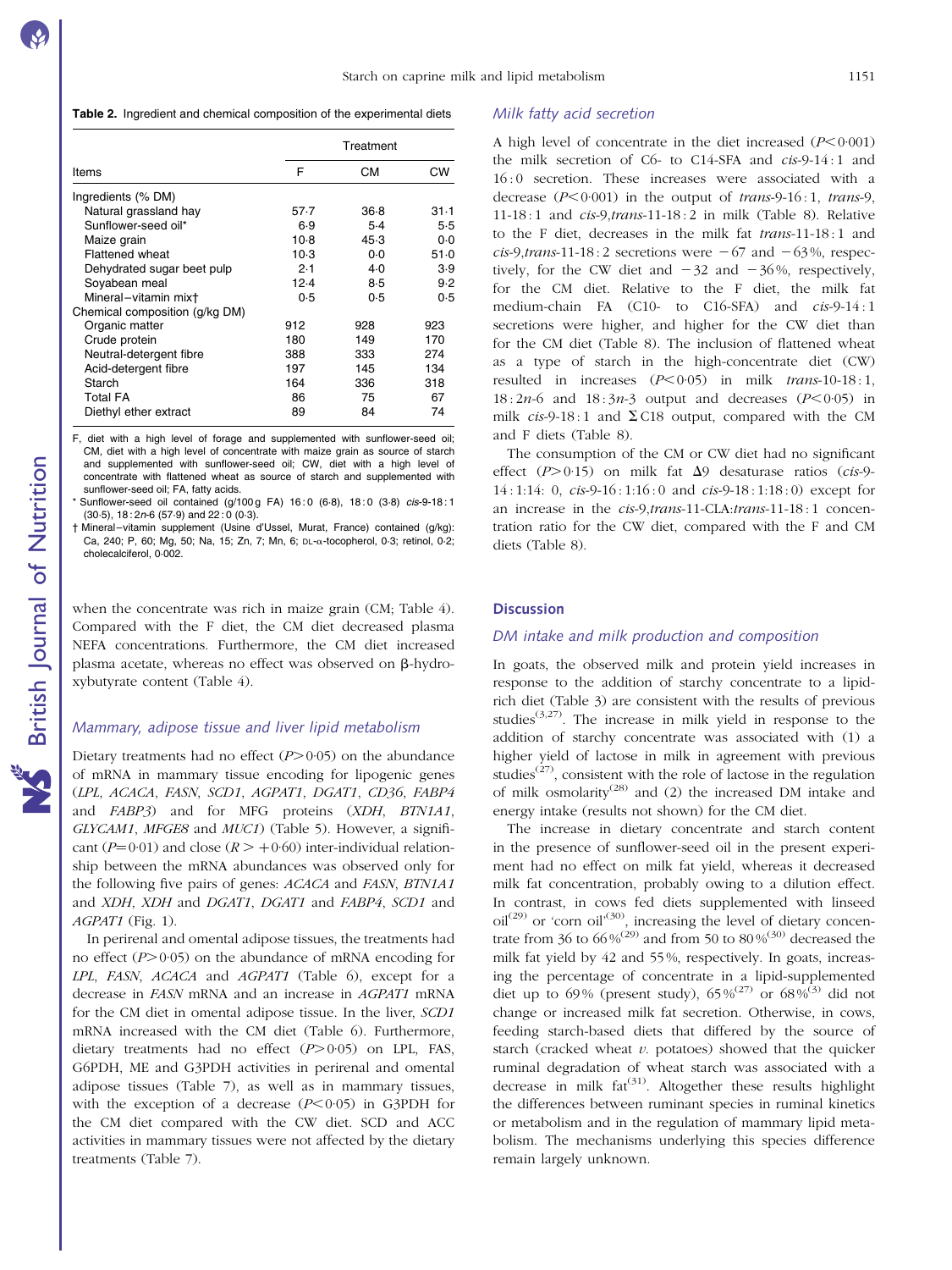Table 3. Effect of the level and type of starchy concentrate in diets supplemented with sunflower-seed oil on DM intake, milk yield, milk composition, and calculated energy and protein balance in goats

(Mean values with their standard errors,  $n$  42; error df = 24)

|                             |                      | Treatment         |                   |            |         |
|-----------------------------|----------------------|-------------------|-------------------|------------|---------|
| Items                       | F                    | СM                | <b>CW</b>         | <b>SEM</b> | P       |
| DM intake (kg/d)            | $1.94^{\rm a}$       | $2.23^{b}$        | 2.06 <sup>a</sup> | 0.048      | 0.003   |
| Intake (g/d)                |                      |                   |                   |            |         |
| 14:0                        | 0.36 <sup>a</sup>    | 0.30 <sup>b</sup> | 0.25 <sup>c</sup> | 0.009      | < 0.001 |
| 16:0                        | $15.3^{\rm a}$       | $16.0^{\rm a}$    | $12.5^{b}$        | 0.288      | < 0.001 |
| $cis-9-16:1$                | 0.08 <sup>b</sup>    | 0.09 <sup>a</sup> | $0.05^{\circ}$    | 0.003      | < 0.001 |
| 18:0                        | $5.38^{a}$           | 5.27 <sup>a</sup> | 4.47 <sup>b</sup> | 0.098      | < 0.001 |
| $cis-9-18:1$                | $43.3^a$             | 45.7 <sup>a</sup> | $36.6^{b}$        | 0.871      | < 0.001 |
| $cis-11-18:1$               | $1.14^{a}$           | $1.14^{a}$        | 0.99 <sup>b</sup> | 0.021      | < 0.001 |
| $18:2n-6$                   | $84.1^a$             | 86.9 <sup>a</sup> | $73.4^{b}$        | 1.669      | < 0.001 |
| $18:3n-3$                   | $10.83^{\mathrm{a}}$ | $8.24^{b}$        | 6.46 <sup>c</sup> | 0.440      | < 0.001 |
| $\Sigma$ C18                | $145^a$              | 147 <sup>a</sup>  | 122 <sup>b</sup>  | 2.676      | < 0.01  |
| $\Sigma$ FA                 | $163^a$              | 166 <sup>a</sup>  | 136 <sup>b</sup>  | 2.967      | < 0.001 |
| Yield (g/d)                 |                      |                   |                   |            |         |
| Milk                        | 2660 <sup>a</sup>    | 3160 <sup>b</sup> | 3280 <sup>b</sup> | 69.5       | < 0.001 |
| Fat                         | 98                   | 103               | 106               | 3.13       | 0.13    |
| Protein                     | 90 <sup>a</sup>      | 109 <sup>b</sup>  | 112 <sup>b</sup>  | 2.83       | 0.04    |
| Lactose                     | $124^a$              | 149 <sup>b</sup>  | 155 <sup>b</sup>  | 3.47       | < 0.001 |
| Concentration (g/kg)        |                      |                   |                   |            |         |
| Fat                         | 36.8 <sup>a</sup>    | 32.7 <sup>b</sup> | $32.4^{b}$        | 0.86       | 0.003   |
| Protein                     | 33.8                 | 34.3              | 34.2              | 0.30       | 0.55    |
| Lactose                     | 46.9                 | 47.0              | 47.5              | 0.27       | 0.12    |
| Energy balance (MJ NEI/d)*  | $1.52^{\circ}$       | 4.03 <sup>a</sup> | $2.47^{b}$        | 0.276      | < 0.001 |
| Protein balance (PDI, g/d)* | 60                   | 47                | 46                | 4.22       | 0.06    |

F, diet with a high level of forage and supplemented with sunflower-seed oil; CM, diet with a high level of concentrate with maize grain as source of starch and supplemented with sunflower-seed oil; CW, diet with a high level of concentrate with flattened wheat as source of starch and supplemented with sunflower-seed oil; FA, fatty acids; NEl, net energy of lactation; PDI, digestible

protein at the intestine.<br>
a,b,c Mean values within a row with unlike superscript letters were significantly different (P<0.05).  $*$  Energy and protein balances calculated according to  $\text{INRA}^{(20)}$ .

#### Milk fatty acid secretion and mammary metabolism

In the present experiment, the increased output of milk medium-chain FA  $(10:0$  to  $16:0; +25%$  with the CM diet and  $+45\%$  with the CW diet) with a high level of concentrate in lipid-rich diets was not accompanied by significant alterations in ACC, FAS, G6PDH, ME or G3PDH activities, nor by significant alterations in ACACA and FASN mRNA abundances. These findings can be compared with previous studies in goats on response to plant lipids<sup> $(12,15)$ </sup> where decreases in

milk medium-chain FA secretion  $(-18 \text{ to } -27\%)$  were not accompanied by changes in mammary lipogenic gene expression or activity. Altogether these data suggest that, in the caprine, changes in milk medium-chain FA in response to dietary treatments are not mediated by changes in lipogenic gene expression or ex vivo enzyme activity.

The secretion of long-chain FA  $(\Sigma \text{C18})$  in response to the addition of starch to the diet was maintained (CM) or slightly decreased (CW) (Table 8). These low variations in milk C18-FA secretion were not accompanied by variations

Table 4. Effect of the level and type of starchy concentrate in diets supplemented with sunflower-seed oil on plasma insulin and metabolite concentrations in goats

(Mean values with their standard errors,  $n$  42; error df = 24)

|                           |                   | Treatment          |                |            |       |
|---------------------------|-------------------|--------------------|----------------|------------|-------|
| Items                     | F                 | CМ                 | <b>CW</b>      | <b>SEM</b> | P     |
| Insulin (pmol/l)          | 97.9 <sup>b</sup> | 131.3 <sup>a</sup> | $122.2^{a,b}$  | 10.21      | 0.05  |
| Glucose (m <sub>M</sub> ) | $3.23^{b}$        | $3.44^a$           | $3.44^{\rm a}$ | 0.039      | 0.002 |
| NEFA (mm)                 | 0.32 <sup>a</sup> | $0.15^{b}$         | $0.24^{a,b}$   | 0.030      | 0.005 |
| Acetate (m <sub>M</sub> ) | $0.26^{b}$        | 0.36 <sup>a</sup>  | $0.26^{b}$     | 0.020      | 0.002 |
| 3-Hydroxy-butyrate (mm)   | 0.20              | 0.23               | 0.21           | 0.021      | 0.55  |

F, diet with a high level of forage and supplemented with sunflower-seed oil; CM, diet with a high level of concentrate with maize grain as source of starch and supplemented with sunflower-seed oil; CW, diet with a high level of concentrate with flattened wheat as source of starch and supplemented with sunflower-seed oil.

a,b Mean values within a row with unlike superscript letters were significantly different ( $P$ < 0.05).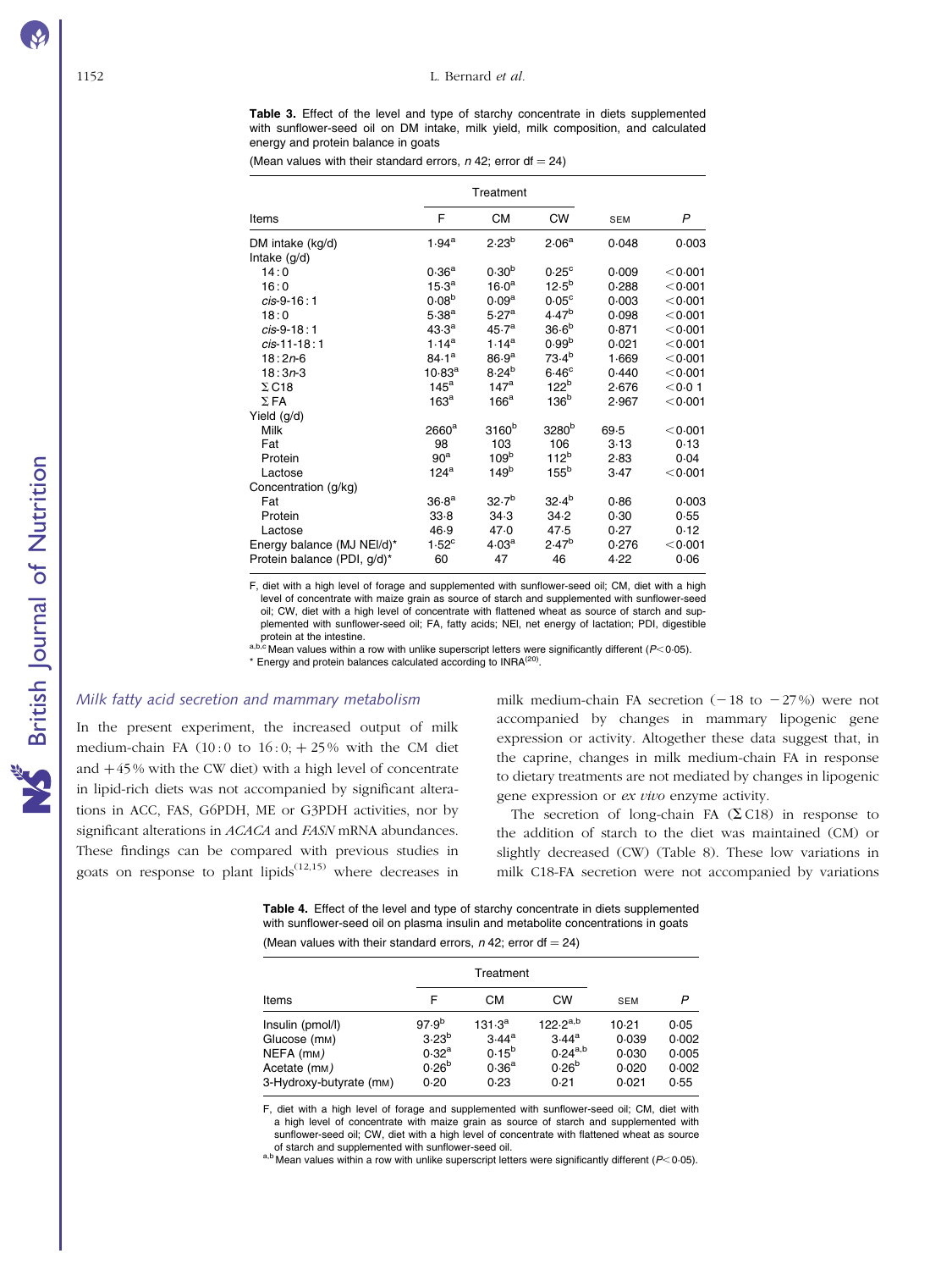Table 5. Effect of the level and type of starchy concentrate in diets supplemented with sunflowerseed oil on the mRNA abundance of lipogenic genes in the mammary tissue of goats (Mean values with their standard errors,  $n$  42; error df = 24)

|                          |        | Treatment |           |            |         |      |
|--------------------------|--------|-----------|-----------|------------|---------|------|
|                          | F      | CМ        | <b>CW</b> | <b>SEM</b> | LSD†    | P    |
| mRNA relative abundance* |        |           |           |            |         |      |
| LPL                      | 4.53   | 4.56      | 4.66      | 0.409      | 1.19    | 0.97 |
| ACACA                    | 0.756  | 0.727     | 0.818     | 0.0800     | 0.23    | 0.69 |
| <b>FASN</b>              | 8.89   | 8.73      | 9.70      | 0.985      | 2.87    | 0.57 |
| SCD1                     | 9.85   | 9.03      | 8.93      | 0.942      | 2.75    | 0.80 |
| AGPAT1                   | 2.79   | 2.20      | 2.45      | 0.261      | 0.76    | 0.33 |
| DGAT1                    | 0.848  | 0.709     | 0.629     | 0.097      | 0.28    | 0.33 |
| CD36                     | $3-40$ | 3.24      | 3.14      | 0.553      | 1.24    | 0.83 |
| <b>XDH</b>               | 3.22   | 3.22      | 2.89      | 0.436      | 1.27    | 0.84 |
| BTN1A1                   | 11.39  | 11.25     | 11.58     | 1.342      | 3.92    | 0.98 |
| GLYCAM1                  | 71.34  | 75.99     | 81.58     | 8.948      | 26.21   | 0.74 |
| <b>MFGE8</b>             | 4.57   | $3-70$    | 4.68      | 0.414      | 1.56    | 0.20 |
| MUC1                     | 0.094  | 0.085     | 0.106     | 0.0068     | 0.02    | 0.10 |
| FABP4                    | 0.325  | 0.274     | 0.264     | 0.0304     | 0.09    | 0.37 |
| <i>FABP3</i>             | 108.8  | $108-1$   | $96-8$    | 8.980      | $26-21$ | 0.55 |

F, diet with a high level of forage and supplemented with sunflower-seed oil; CM, diet with a high level of concentrate with maize grain as source of starch and supplemented with sunflower-seed oil; CW, diet with a high level of concentrate with flattened wheat as source of starch and supplemented with sunflower-seed oil; LSD, least significance difference; LPL, lipoprotein lipase; ACACA, acetyl-CoA carboxylase; FASN, fatty acid synthase; SCD1, stearoyl-CoA desaturase;  $AGPAT1$ , 1-acyl-sn-glycerol-3-phosphate acyltransferase  $\alpha$ ; DGAT1, diacylglycerol acyltransferase 1; CD36, platelet glycoprotein 4; XDH, xanthine dehydrogenase/oxidase; BTN1A1, butyrophilin subfamily 1 member A1; GLYCAM1, glycosylation-dependent cell adhesion molecule 1; MFGE8, lactadherin; MUC1, mucin-1; FABP4, fatty acid-binding protein, adipocyte; FABP3, fatty acid-binding protein, heart.

mRNA levels expressed in arbitrary units determined as abundance relative to cyclophylin A mRNA and multiplied by 100.

† LSD for comparison with observed non-significant differences.

in mammary LPL mRNA abundance and/or activity, or in mRNA abundance of genes involved in the uptake, transport and trafficking of FA in the cells (CD36, FABP3 and FABP4).

Otherwise, an absence of variation of mammary mRNA abundance for genes involved in the desaturation of FA (SCD1) or in TAG synthesis (AGPAT1 and DGAT1) following the increase of concentrate in the diet is in agreement with findings on SCD1 in previous studies. These studies have demonstrated that SCD1 gene expression varies little, except when supplements rich in  $n-3$  FA are added to the diet in the cow<sup>(7)</sup> and the goat<sup>(12)</sup>, thereby down-regulating SCD1.

In the present experiment, no alteration of mammary mRNA abundance for genes coding for the major proteins of the MFG membrane (BTN1A1, XDH, MFGE8 and MUC1) was observed in response to the concentrate. This result is consistent with the observed absence of milk fat yield modification. However, a positive inter-individual relationship between BTN1A1 and XDH ( $r + 0.84$ ,  $P < 0.01$ ; Fig. 1(b)) was observed. This observation suggests the possible co-regulation of these two genes. This hypothetical co-regulation is supported by the model of secretion of  $MFG^{(32)}$ . This model supposes that milk secretion involves a tripartite complex having the following components: the integral transmembrane protein butyroplylin; the cytoplasmic enzyme xanthine oxidoreductase (XDH); the lipid droplet surface protein adipophilin. Overall, these results are consistent with the idea that the expression of proteins of the MFG membrane in the mammary gland is closely related to secretory activity<sup>(33)</sup>.

The present study characterised the mammary expression of fourteen genes involved in the different pathways of

lipogenesis, as well as in the protein of the MFG membrane. This the first study to characterise the mammary expression of these genes in goats. The results of the study also demonstrated positive associations between the following pairs of genes:  $ACACA$  and  $FASN$  mRNA  $(r + 0.72)$ ,  $P \leq 0.01$ ; Fig. 1(a)), as described previously<sup>(5)</sup>, *SCD1* and AGPAT1 mRNA  $(r + 0.60, P < 0.01;$  Fig. 1(e)), DGAT1 and  $FABP4$  mRNA  $(r + 0.71, P < 0.01;$  Fig. 1(d)) and XDH and DGAT1 mRNA  $(r + 0.73, P < 0.01;$  Fig. 1(c)). Such relationships probably result from shared regulation by the same transcription factor or from concomitant regulation by different transcription factors<sup> $(9)$ </sup> for these genes or other regulatory mechanisms involving microRNA<sup>(34)</sup>.

In the present study, addition of concentrate  $(+20-25%)$  in the diet) and starch  $(+16\%$  of the DM intake) in the diet induced increases in milk medium-chain FA  $(10:0$  to  $16:0)$ output in goats  $(+25 \text{ and } +45\%$ , respectively, for the CM and CW diets), compared with a reduction of  $31\%^{(29)}$  or 32 %(30) in cows offered diets with comparable increases in concentrate  $(+30\%$  in the diet<sup>(29,30)</sup> and starch content  $(+15\%^{(29)}$  and  $+16\%$  DM<sup>(30)</sup>) and supplemented with linseed oil<sup>(29)</sup>or 'corn oil<sup>'(30)</sup> (rich in  $18:2n-6$  and  $18:1n-9$ ). In addition, whereas no or slight variation of  $\Sigma$  C18 secretion was observed in goats (Table 8), cows fed similar diets exhibited a reduction of 53%<sup>(29)</sup> or 43%<sup>(30)</sup> of  $\Sigma$  C18 secretion. These findings are in agreement with the lower inhibitory effect of dietary trans-10,cis-12-CLA on the uptake and incorporation of long-chain FA in goats than in  $\cos^{(35)}$ . However, direct comparisons of ruminant species fed the same diet are required to confirm these observations.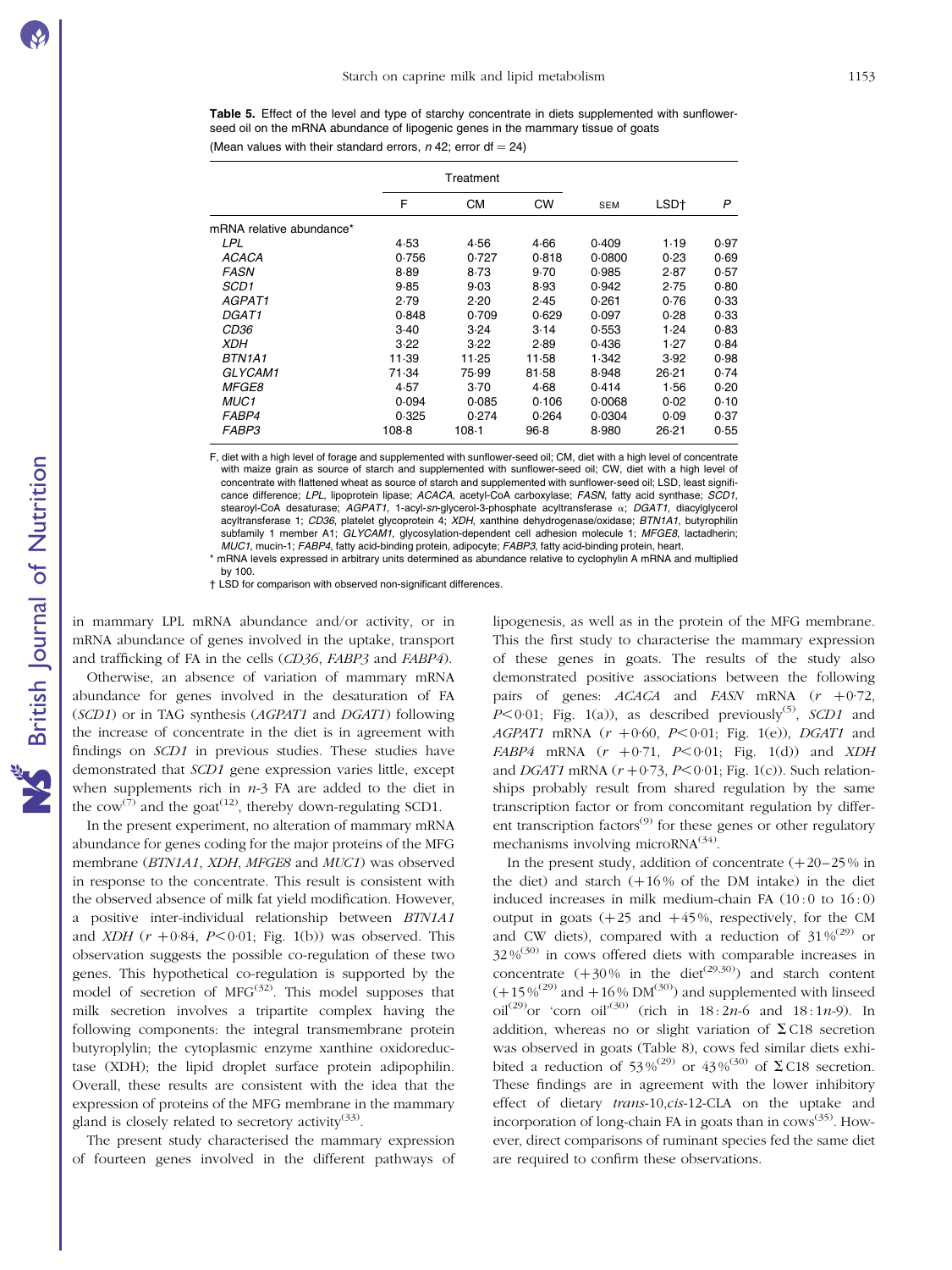

British Journal of Nutrition

**NS** British Journal of Nutrition

1154 L. Bernard et al.



Fig. 1. Relationships between mRNA abundances of (a) acetyl-CoA carboxylase (ACACA) and fatty acid synthase (FASN):  $y = -0.0028x^2 + 0.0999x + 0.152$ ;  $r + 0.72$ , n 42,  $P = 0.01$ ; (b) xanthine oxidoreductase (XDH) and butyrophilin (BTN1A1):  $y = 2.682x + 3.064$ ;  $r + 0.84$ , n 42,  $P = 0.01$ ; (c) diacylglycerol acyltransferase 1 (DGAT1) and XDH:  $y = 2.405x + 1.358$ ;  $r + 0.73$ ,  $n 42$ ,  $P = 0.01$ ; (d) DGAT1 and adipocyte fatty acid-binding protein (FABP4):  $y = 2.014x + 0.150$ ;  $r + 0.71$ , n 42, P=0·01 and (e) 1-acyl-sn-glycerol-3-phosphate acyltransferase  $\alpha$  (AGPAT1) and stearoyl-CoA desaturase (SCD1):  $y = 2.167x + 3.893$ ; r +0·60, n 42,  $P=0.01$  in the mammary gland of goats fed a diet with a high level of forage and supplemented with sunflower-seed oil (O) or a diet with a high level of concentrate with maize grain as source of starch and supplemented with sunflower-seed oil  $(\triangle)$ , or a diet with a high level of concentrate with flattened wheat as source of starch and supplemented with sunflower-seed oil ([]). The mRNA abundances are expressed in arbitrary units, determined as abundance relative to cyclophylin A mRNA and multiplied by 100.

The observed differences between ruminant species in response to a high concentrate added to lipid-rich diets might be related to the following: (1) the synthesis of specific ruminal biohydrogenation intermediates known to exert antilipogenic effects; (2) species specificities in mammary lipid metabolism; and/or  $(3)$  differences in acetate and  $\beta$ -hydroxybutyrate supply for de novo lipid synthesis in the mammary gland.

Studies on the nutritional regulation of mammary lipogenic gene expression and enzyme activities in response to MFD diets in the lactating cow have pointed out that specific ruminal biohydrogenation intermediates may exert mammary antilipogenic effects in the bovine $(10)$ . Those intermediates are associated with the ruminal trans-10 pathway, particularly with trans-10, cis-12-CLA that has been shown unequivocally

to inhibit milk fat synthesis in ruminants (but to a lower extent in goats than in  $\cos(35)$ , although other biohydrogenation intermediates may also be involved as suggested for the cis-10, trans-12-CLA, trans-9,cis-11-CLA and trans-10-  $18:1^{(10)}$ . In the present experiment, mammary secretion of trans-10-18:1 attained its maximal value in response to the CW treatment and corresponded to a milk concentration of 2·17 % of total FA (results not shown). This result is in the same range as the values observed in milk from cows fed a comparable diet  $(2.84\%/^{(29)}$  and  $2.90\%/^{(30)}$  of total FA) that induced a MFD. This indirect comparison illustrates the marked differences between goats and cows in the relationship between changes in milk fat secretion and increases in milk fat trans-10-18:1 concentration. Indeed, it has been shown that within the range of milk  $trans-10-18:1$  concentrations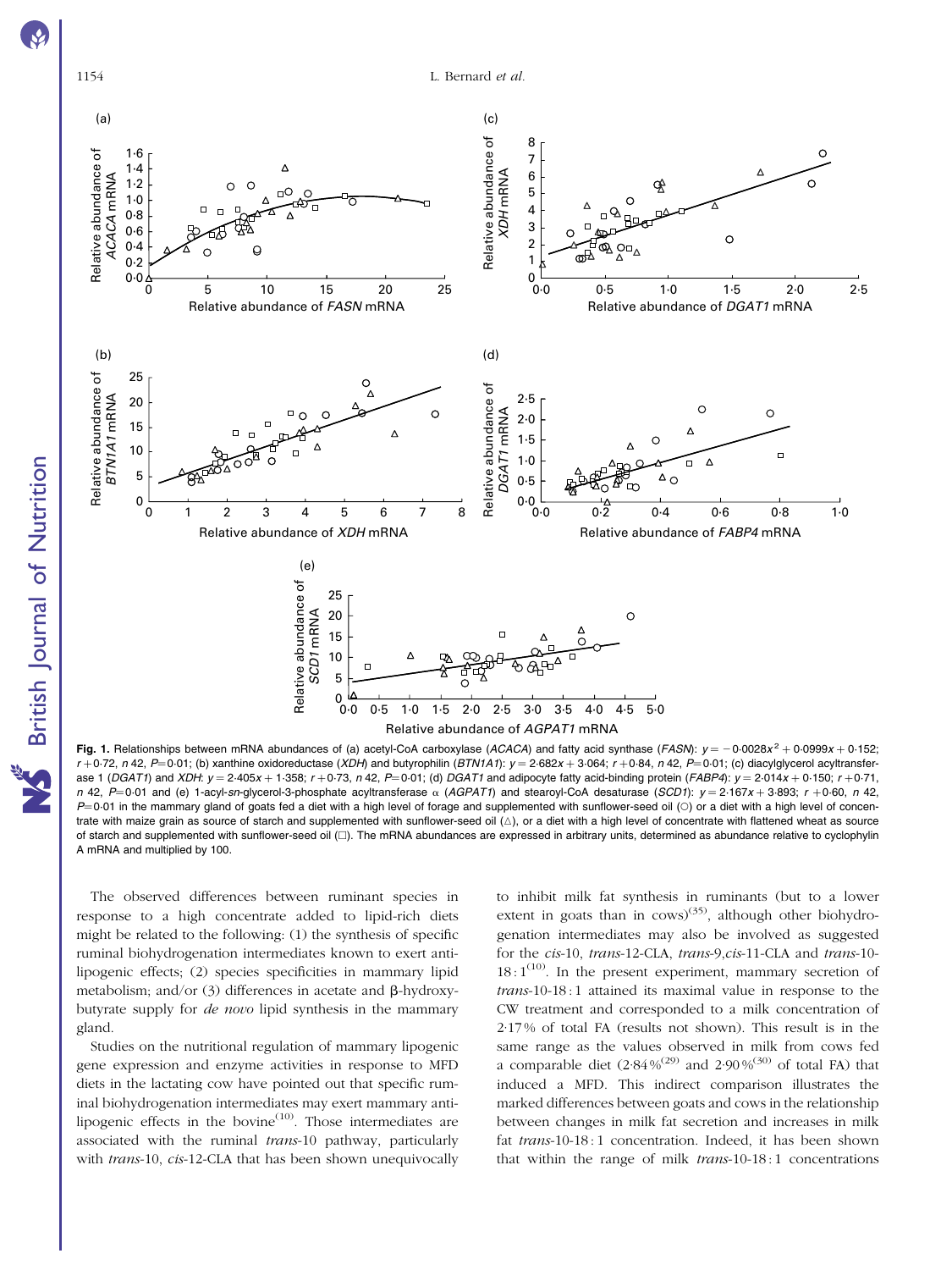Table 6. Effect of the level and type of starchy concentrate in diets supplemented with sunflowerseed oil on the mRNA abundance of genes involved in lipid metabolism in perirenal and omental adipose and liver tissues of goats

(Mean values with their standard errors)

|                          | Treatment                    |        |             |            |                   |            |  |
|--------------------------|------------------------------|--------|-------------|------------|-------------------|------------|--|
|                          | F(n 5)<br>Mean<br><b>SEM</b> |        | CM (n 4)    |            | CW(n 5)           |            |  |
| mRNA relative abundance* |                              |        | Mean        | <b>SEM</b> | Mean              | <b>SEM</b> |  |
| Perirenal adipose tissue |                              |        |             |            |                   |            |  |
| LPL                      | 274.7                        | 41.7   | $260-4$     | $35-1$     | 240.5             | 27.8       |  |
| <b>FASN</b>              | 171.0                        | 60.9   | 429.7       | 178.3      | 194.4             | 37.4       |  |
| SCD <sub>1</sub>         | 3.29                         | 1.36   | 5.33        | 1.72       | $3-61$            | 1.32       |  |
| AGPAT1                   | 1.22                         | 0.22   | 0.884       | 0.291      | 1.263             | 0.173      |  |
| Omental adipose tissue   |                              |        |             |            |                   |            |  |
| LPL                      | 186.9                        | $18-4$ | $150-4$     | 43.4       | 125.2             | 18.2       |  |
| <b>FASN</b>              | $224.0^a$                    | 37.5   | $110.1^{b}$ | $15-0$     | $102.8^{a,b}$     | $39 - 0$   |  |
| SCD <sub>1</sub>         | 4.82                         | 0.80   | 5.27        | 1.51       | 3.92              | 1.57       |  |
| AGPAT1                   | $0.317^a$                    | 0.024  | $0.432^{b}$ | 0.027      | $0.504^{a,b}$     | 0.106      |  |
| Liver                    |                              |        |             |            |                   |            |  |
| SCD1                     | $5.34^{a,b}$                 | 0.85   | $6.82^{a}$  | 1.16       | 3.69 <sup>b</sup> | 0.49       |  |
| <b>ACACA</b>             | 0.235                        | 0.039  | 0.254       | 0.028      | 0.214             | 0.026      |  |
| ObRa                     | 0.383                        | 0.102  | 0.229       | 0.018      | $0.331+$          | 0.041      |  |
| ObRb                     | 0.579                        | 0.258  | 0.259       | 0.131      | 0.184             | 0.047      |  |

F, diet with a high level of forage and supplemented with sunflower-seed oil; CM, diet with a high level of concentrate with maize grain as source of starch and supplemented with sunflower-seed oil; CW, diet with a high level of concentrate with flattened wheat as source of starch and supplemented with sunflower-seed oil; LPL, lipoprotein lipase; FASN, fatty acid synthase; SCD1, stearoyl-CoA desaturase; AGPAT1, 1-acyl-sn-glycerol-3 phosphate acyltransferase  $\alpha$ ; ACACA, acetyl-CoA carboxylase; ObRa, leptin receptor isoform a; ObRb, leptin receptor isoform b.<br>a,b Mean values within a row with unlike superscript letters were significantly different (P<0·05).

\* mRNA levels expressed in arbitrary units determined as abundance relative to cyclophylin A mRNA and multiplied by 100.

 $\dagger$  Mean value was significantly different from the CM diet ( $P<0.10$ ).

observed in goats (0–5·2 % of total FA), almost all milk fat yield responses are positive, whereas the converse is true in  $\text{cows}^{(5,10)}$ . In the present study, an increase in *trans*-10-18 : 1 (from  $0.88$  to  $2.17\%$  of total FA for the F and CW diets, respectively) was accompanied by an increase in milk medium-chain FA secretion (C10–C16,  $+$  45%). These results suggest that  $trans-10-18:1$  and, in general, the FA family associated with the trans-10 pathway are much less potent in caprine mammary cells in agreement with results from a study in goats receiving dietary supplements of *trans-*10,  $cis$ -12-CLA<sup>(35)</sup>. This finding contrasts with the observed antilipogenic activity of these compounds in the cow.

The present study also investigated the substrate supply for mammary de novo lipid synthesis. The study revealed increased or stable plasma acetate and 3-hydroxy-butyrate concentrations in response to dietary concentrate. Decreases in plasma acetate and 3-hydroxy-butyrate concentrations<sup>(29)</sup> and decreases in acetate or stable butyrate concentrations in ruminal fluid $(30)$  have been observed in cows fed comparable diets. These differences between goats and cows may contribute to the increase in de novo FA synthesis in the mammary gland in goats. Moreover, these results suggest differences in the ruminal metabolism of dietary carbohydrate among ruminant species. They imply a greater stability of ruminal fermentation processes in response to various dietary conditions in goats, compared with  $\cos^{(22)}$ . Accordingly, in goats fed diets with a high level of concentrate, the nature of starchy concentrate (slowly or rapidly degradable starch) had little or no influence on the rumen fermentation parameters<sup> $(17)$ </sup> (stable and high rumen pH, volatile FA profile) compared with studies from bovine $^{(31)}$ . These differences among ruminant species could be attributed to differences in feeding behaviour<sup>(36)</sup>: (1) a greater ingestive chewing efficiency of the goats that may explain the smaller differences between maize and wheat starch and (2) greater eating and rumination times for goats than for sheep and cows with high-concentrate diets which have been related to higher rumen-buffering capacity in goats<sup> $(37)$ </sup>.

The present experiment demonstrated that switching from a low- to high-concentrate diet in goats receiving  $18:2n-6$ from sunflower-seed oil does not induce MFD or variations in mammary lipogenic expression, irrespective of the source of starch in concentrate supplements.

#### Adipose and liver lipid metabolism

The present experiment found no changes in lipogenic gene expression and/or enzyme activity in perirenal and omental adipose tissues in response to concentrate in a lipid-rich diet. This result is in agreement with the lack of change found in milk fat secretion. In cows, high-concentrate diets have been found to induce MFD, which involves changes in biohydrogenation pathways in the rumen leading to increased level of numerous milk biohydrogenation intermediates including trans-10,cis-12-18 : 2. This effect was associated with less energy used for milk fat synthesis and an alteration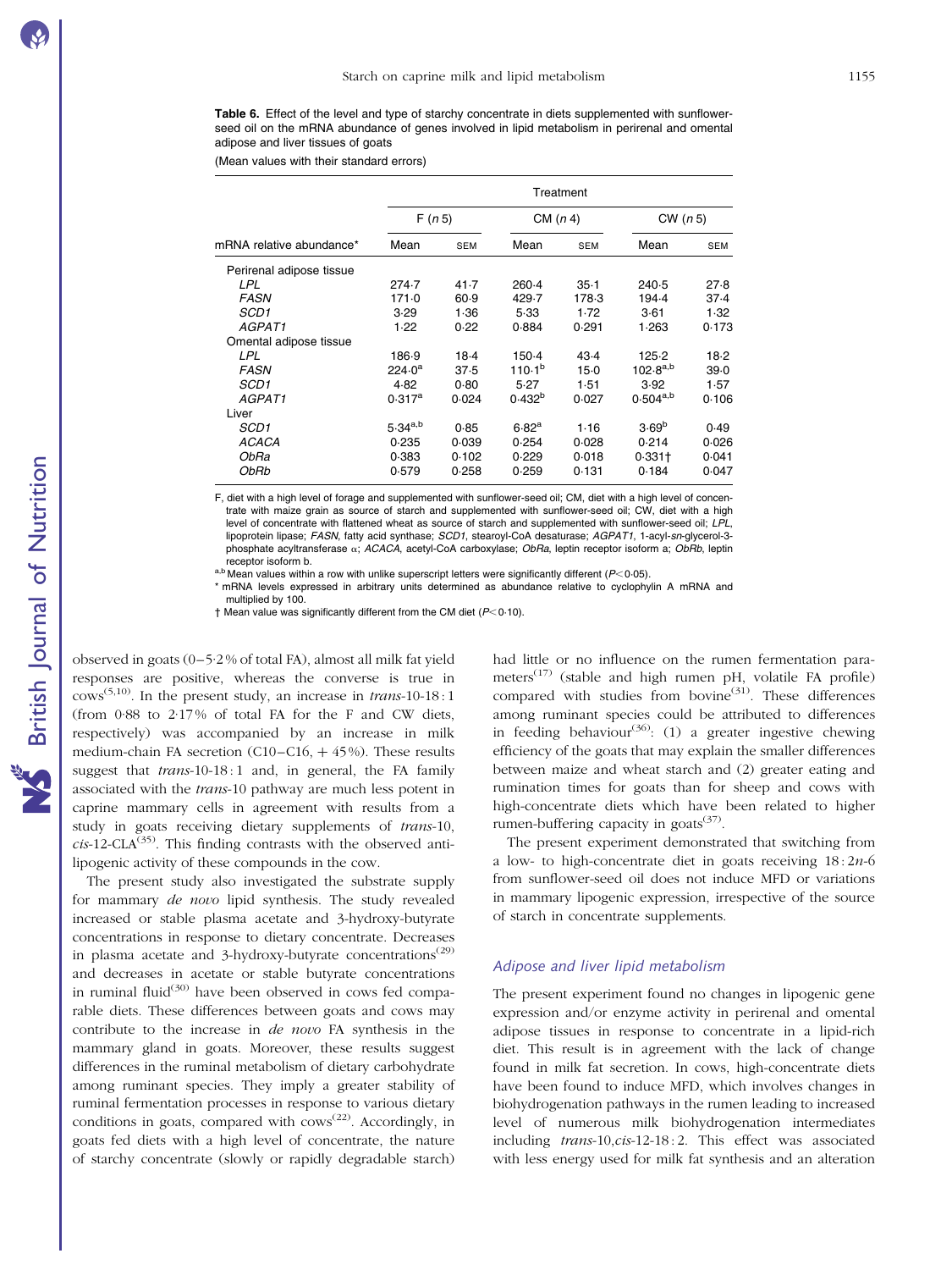Table 7. Effect of the level and type of starchy concentrate in diets supplemented with sunflower-seed oil on lipoprotein lipase (LPL), acetyl-CoA carboxylase (ACC), fatty acid synthase (FAS), glucose-6-phosphate dehydrogenase (G6PDH), malic enzyme (ME), stearoyl-CoA desaturase (SCD) and glycerol-3-phosphate dehydrogenase (G3PDH) activities in the mammary, perirenal and omental adipose tissues of goats

(Mean values with their standard errors)

|                                                                                 | Treatment     |            |            |            |             |            |
|---------------------------------------------------------------------------------|---------------|------------|------------|------------|-------------|------------|
|                                                                                 | F(n 5)        |            | CM $(n 4)$ |            | CW(n 5)     |            |
|                                                                                 | Mean          | <b>SEM</b> | Mean       | <b>SEM</b> | Mean        | <b>SEM</b> |
| Activity (nmol/min per mg protein)<br>Mammary gland                             |               |            |            |            |             |            |
| <b>LPL</b>                                                                      | 29.5          | 3.54       | $26-5$     | 5.58       | $26-6$      | $5-21$     |
| ACC                                                                             | 12.9          | 1.19       | $15-7$     | 4.26       | $16-4$      | 3.04       |
| <b>FAS</b>                                                                      | 216-0         | $16-7$     | 216.0      | 32.1       | 205.0       | 5.9        |
| G6PDH                                                                           | 282.0         | 21.2       | 328.0      | $21-8$     | 314.0       | $26-4$     |
| ME                                                                              | $5-0$         | 1.23       | 3.9        | 0.73       | 4.6         | 1.22       |
| <b>SCD</b>                                                                      | 0.158         | 0.0203     | 0.150      | 0.0135     | 0.121       | 0.0179     |
| G3PDH                                                                           | $161.0^{a,b}$ | $20-8$     | $128.0^a$  | $6-3$      | $162.0^{b}$ | $11-4$     |
| Activity (nmol/min per 10 <sup>6</sup> adipocytes)*<br>Perirenal adipose tissue |               |            |            |            |             |            |
| <b>LPL</b>                                                                      | 33.0          | $8-0$      | 29.0       | 8.2        | 21.0        | $6-3$      |
| <b>FAS</b>                                                                      | $100 - 0$     | 19.3       | $90-0$     | 14.2       | 109.0       | 22.7       |
| G6PDH                                                                           | 243.0         | 39.7       | 296.0      | 41.6       | 382.0       | 88.2       |
| <b>ME</b>                                                                       | 78.0          | $16-4$     | 81.0       | $10-3$     | 89.0        | $28-6$     |
| <b>G3PDH</b>                                                                    | 5001.0        | 643.4      | 5112-0     | 653.7      | 4823.0      | 926.9      |
| Omental adipose tissue                                                          |               |            |            |            |             |            |
| LPL                                                                             | 45.0          | 12.9       | $31 - 0$   | $8-3$      | 26.0        | $5-0$      |
| <b>FAS</b>                                                                      | 178-0         | 73.9       | 95.0       | $26-4$     | 153.0       | $14-8$     |
| G6PDH                                                                           | 323.0         | 47.5       | 358.0      | 49.6       | 528.0       | $50-6$     |
| ME                                                                              | 101.0         | 22.8       | 87.0       | 18.7       | 81.0        | $13-8$     |
| G3PDH                                                                           | 4473.0        | 867.5      | 4523.0     | 543.7      | 5702.0      | 762.3      |

F, diet with a high level of forage and supplemented with sunflower-seed oil; CM, diet with a high level of concentrate with maize grain as source of starch and supplemented with sunflower-seed oil; CW, diet with a high level of concentrate with flattened wheat as source of starch and

a,b Mean values within a row with unlike superscript letters were significantly different ( $P<0.05$ ).

\* Adipocyte volume determined in samples collected at slaughter, maintained at 37°C, fixed with osmium tetra-oxide and isolated in 8 M-urea.

of nutrient partitioning in favour of non-mammary tissues, particularly adipose tissues<sup> $(11,38)$ </sup>, which was accompanied by the increased transcription of genes involved in lipogenesis in subcutaneous adipose tissue<sup>(39)</sup>. The mechanisms of these differences between the responses of goat and cow adipose tissues to a high-concentrate diet remain to be unravelled but could be related to differences in plasma insulin concentrations or in the synthesis of specific ruminal biohydrogenation intermediates, as discussed in the previous section.

Lipogenic activities in adipose tissue were not altered in response to the increased level of concentrate in the diets. Indeed, the absence of change in these lipogenic activities occurred despite the slightly higher plasma insulin and glucose concentrations and calculated energy balance that are known to be involved in the regulation of adipose tissue lipogenesis<sup>(40)</sup>. However, it is likely that the significantly elevated calculated energy balance and plasma glucose and insulin concentrations observed for the CM diet may have contributed to the inhibition of the lipolytic pathways in adipose tissue<sup>(41,42)</sup>, as suggested by the lower plasma NEFA concentration found with this diet, without being sufficient to induce lipogenesis.

Comparison of enzyme activities between tissues (Table 7) highlights their specific lipid metabolism. The study found a substantially greater activity of G3PDH and ME in perirenal

and omental adipose tissues compared with the mammary gland, whereas the activities of LPL, FAS and G6PDH were similar between tissues. Those results are in line with previous data for perirenal adipose tissue and mammary glands in goats fed maize silage-based diets supplemented with plant oils<sup>(15)</sup>.

In the liver, addition of concentrate in the lipid-rich diets had no effect on *ACACA* and *SCD1* mRNA abundance, whereas the CW diet significantly decreased SCD1 mRNA abundance, compared with the CM diet. This observation, together with the higher leptinaemia reported with the CW treatment<sup> $(43)$ </sup>. is in agreement with data from rodents demonstrating that leptin suppresses SCD1 transcription and activity in the liver<sup> $(44)$ </sup>. This effect may be facilitated by the observed tendency  $(P=0.08)$  towards a higher expression of the leptin receptor isoform ObRa in the CW treatment, compared with the CM treatment. This leptin receptor isoform mRNA has been characterised in the bovine and is highly expressed in the liver and spleen<sup>(25,45)</sup>. This isoform receptor could be involved in leptin transport, thereby contributing to the multiple physiological functions of leptin in ruminants<sup> $(46)$ </sup>. To our knowledge, such relationships have not yet been reported for caprine liver. However, the role of circulating levels of leptin in the regulation of lipid metabolism in adipose and other tissues in the lactating ruminant remains unclear and needs to be clarified $(47)$ .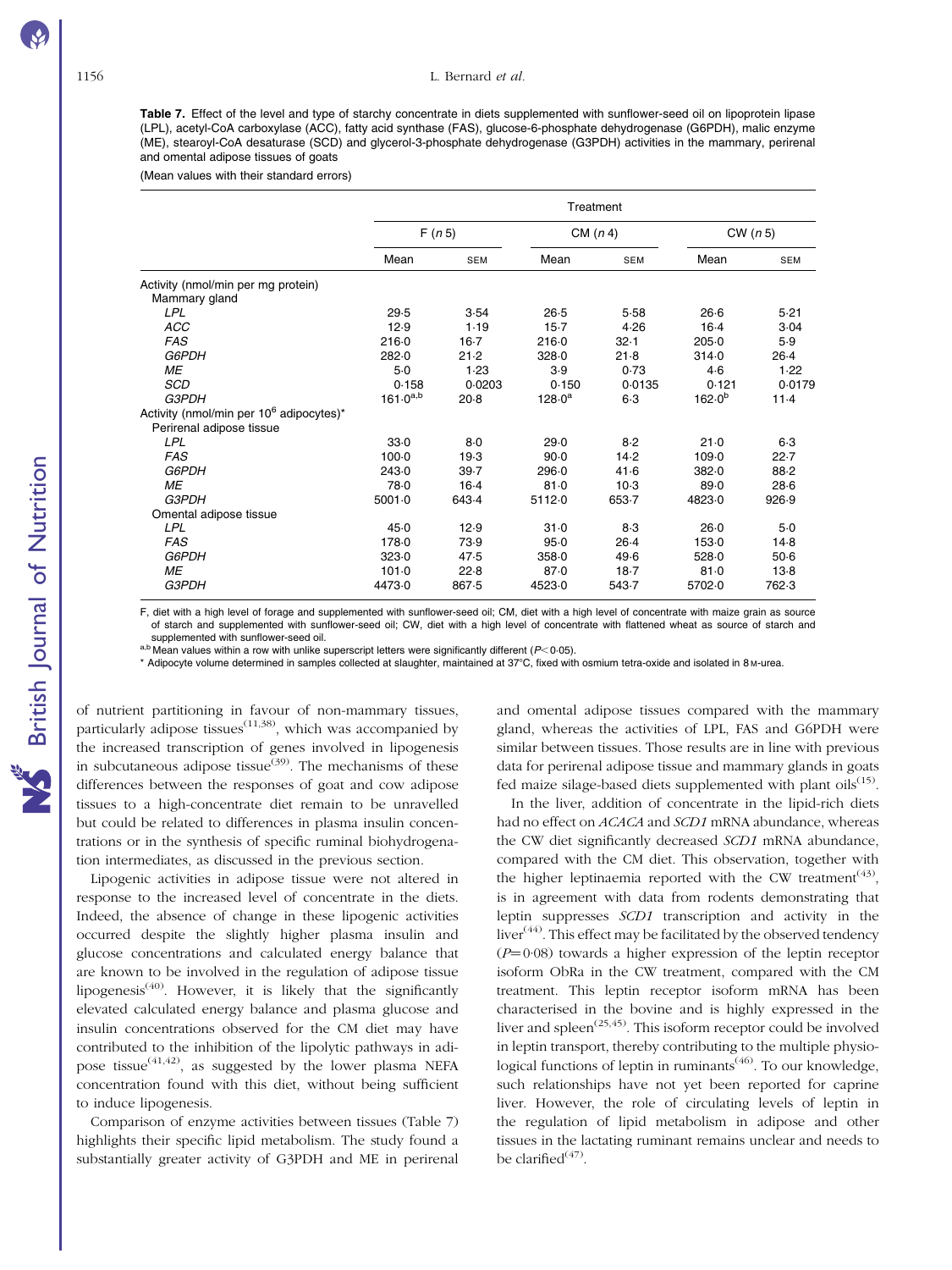Table 8. Effect of the level and type of starchy concentrate in diets supplemented with sunflower-seed oil on the secretion of major fatty acids (FA) in milk and milk fat  $\Delta$ -9 desaturase ratios in goats

(Mean values with their standard errors,  $n$  42; error df = 24)

|                                    |                    | Treatment                |                    |            |              |
|------------------------------------|--------------------|--------------------------|--------------------|------------|--------------|
|                                    | F                  | <b>CM</b>                | <b>CW</b>          | <b>SEM</b> | $\mathsf{P}$ |
| FA secretion (g/d)                 |                    |                          |                    |            |              |
| 4:0                                | $1.78^{b}$         | $1.99^{a,b}$             | $2.11^a$           | 0.098      | 0.06         |
| 6:0                                | 1.91 <sup>b</sup>  | $2.35^{a}$               | $2.63^{\rm a}$     | 0.125      | 0.002        |
| 8:0                                | 1.69 <sup>c</sup>  | $2.19^{b}$               | 2.61 <sup>a</sup>  | 0.139      | < 0.001      |
| 9:0                                | 0.09 <sup>b</sup>  | $0.13^{a}$               | $0.12^a$           | 0.011      | 0.03         |
| 10:0                               | $5.38^{a}$         | 7.22 <sup>b</sup>        | $9.01^{\circ}$     | 0.414      | < 0.001      |
| $cis-9-10:1$                       | $0.14^{\circ}$     | $0.19^{b}$               | $0.22^{\rm a}$     | 0.010      | < 0.001      |
| 11:0                               | $0.12^{b}$         | $0.19^{a}$               | $0.19^{a}$         | 0.016      | 0.007        |
| 12:0                               | 2.60 <sup>c</sup>  | 3.73 <sup>b</sup>        | 4.50 <sup>a</sup>  | 0.174      | < 0.001      |
| 13:0                               | $0.18^{b}$         | $0.25^{\rm a}$           | $0.25^{\rm a}$     | 0.014      | < 0.001      |
| $iso-14:0$                         | 0.10               | 0.13                     | 0.11               | 0.010      | 0.20         |
| 14:0                               | $6.65^{\circ}$     | $8.81^{b}$               | 10.09 <sup>a</sup> | 0.418      | < 0.001      |
| $cis-9-14:1$                       | 0.08 <sup>c</sup>  | $0.12^{b}$               | $0.14^{\rm a}$     | 0.007      | < 0.001      |
| iso-15:0                           | 0.19               | 0.18                     | 0.18               | 0.010      | 0.61         |
| anteiso-15:0                       | $0.34^{b}$         | $0.39^{a,b}$             | $0.43^{\rm a}$     | 0.022      | 0.04         |
| 15:0                               | $0.86^{b}$         | $1.01^{a,b}$             | $1.04^{\rm a}$     | 0.055      | 0.06         |
| $iso-16:0$                         | 0.24               | 0.26                     | 0.30               | 0.029      | 0.33         |
| 16:0                               | $15.68^{b}$        | $18.18^{a}$              | $20.40^a$          | 0.792      | 0.002        |
| $10:0 + 12:0 + 14:0 + 16:0$        | $30.31$ °          | $37.95^b$                | 44.01 <sup>a</sup> | 1.675      | 0.001        |
| $cis-9-16:1$                       | $0.41^{b}$         | $0.44^{a,b}$             | $0.48^{a}$         | 0.022      | 0.06         |
| trans-9-16:1                       | $0.32^{a}$         | $0.20^{b}$               | $0.11^{\circ}$     | 0.22       | < 0.001      |
| $iso-17:0$                         | $0.40^{b}$         | 0.37 <sup>b</sup>        | $0.48^{a}$         | 0.024      | 0.007        |
| 17:0                               | 0.35               | 0.34                     | 0.40               | 0.019      | 0.11         |
| 18:0                               | $14.14^{a,b}$      | 14.87 <sup>a</sup>       | $12.25^{b}$        | 0.689      | 0.05         |
| $cis-9-18:1$                       | $22.96^{\rm a}$    | $22.42^a$                | $19.82^{b}$        | 0.610      | 0.007        |
| $\Sigma$ cis-18:1                  | 24.18 <sup>a</sup> | 23.91 <sup>a</sup>       | $21.14^{b}$        | 0.633      | 0.01         |
| trans-6,7,8-18:1                   | 0.46               | 0.43                     | 0.39               | 0.027      | 0.19         |
| trans-9-18:1                       | $0.42^{\rm a}$     | $0.36^{b}$               | 0.33 <sup>b</sup>  | 0.019      | 0.005        |
| trans-10-18:1                      | 0.78 <sup>b</sup>  | $1.04^{b}$               | 2.21 <sup>a</sup>  | 0.313      | 0.01         |
| trans-11-18:1                      | $2.85^{a}$         | $1.94^{b}$               | 0.95 <sup>c</sup>  | 0.208      | < 0.001      |
|                                    | $0.48^{a}$         | $0.48^{a}$               | 0.39 <sup>b</sup>  |            |              |
| trans-12-18:1                      | 0.29               |                          |                    | 0.025      | 0.05         |
| trans-13-18:1                      |                    | 0.42                     | 0.42               | 0.054      | 0.19         |
| $\Sigma$ trans-18:1                | 5.33               | 4.70                     | 4.74               | 0.455      | 0.55         |
| $18:2n-6$                          | 1.98 <sup>b</sup>  | $2.17^{b}$<br>$0.28^{b}$ | $2.62^{\rm a}$     | 0.115      | 0.002        |
| $18:3n-3$                          | 0.29 <sup>b</sup>  |                          | $0.35^{\rm a}$     | 0.022      | 0.04         |
| cis-9.trans-11-CLA                 | $1.53^{a}$         | 0.98 <sup>b</sup>        | $0.57^{\circ}$     | 0.107      | < 0.001      |
| $\Sigma$ C18                       | $48.10^a$          | $47.61^a$                | 42.25 <sup>b</sup> | 1.388      | 0.02         |
| $\Delta$ -9 desaturase ratios      |                    |                          |                    |            |              |
| $cis-9-14:1:14:0$                  | 0.013              | 0.014                    | 0.014              | 0.0008     | 0.30         |
| $cis-9-16:1:16:0$                  | 0.027              | 0.024                    | 0.024              | 0.0013     | 0.37         |
| cis-9-18:1:18:0                    | 1.66               | 1.56                     | 1.67               | 0.056      | 0.32         |
| cis-9, trans-11-CLA: trans-11-18:1 | $0.54^{b}$         | $0.55^{b}$               | $0.62^{\rm a}$     | 0.023      | 0.03         |

F, diet with a high level of forage and supplemented with sunflower-seed oil; CM, diet with a high level of concentrate with maize grain as source of starch and supplemented with sunflower-seed oil; CW, diet with a high level of concentrate with flattened wheat as source of starch and supplemented with sunflower-seed oil; CLA, conjugated linoleic acid.

a,b,c Mean values within a row with unlike superscript letters were significantly different  $(P<0.05)$ .

#### **Conclusions**

Increases in the secretion of medium-chain FA in response to the level and the type of starchy concentrate added to a lipidrich diet in the goat appear to be regulated by mechanisms independent of changes in mammary lipogenic gene expression. This response in goats differs from that observed in cows. This difference between goats and cows were discussed according to the following: (1) a lower sensitivity of the mammary gland to the anti-lipogenic activity of specific trans-10 FA biohydrogenation intermediates and/or (2) increased or more stable acetate and butyrate availability which could putatively increase de novo FA synthesis in the goat mammary gland, compared with decreased availability in the cow, with these changes being probably related to different feeding behaviour. In addition, the concentrate had no effect on lipogenic gene expression and/or activity in perirenal and omental adipose and liver tissues except SCD1 mRNA and a trend for ObRa in the liver. This finding is in agreement with the absence of a response of milk fat secretion to the concentrate in goats. Despite the absence of variation in the mammary gene expression of lipogenic enzymes and proteins of the MFG membrane, the data of the present study revealed positive inter-individual correlations between few pairs of genes which would need further investigations.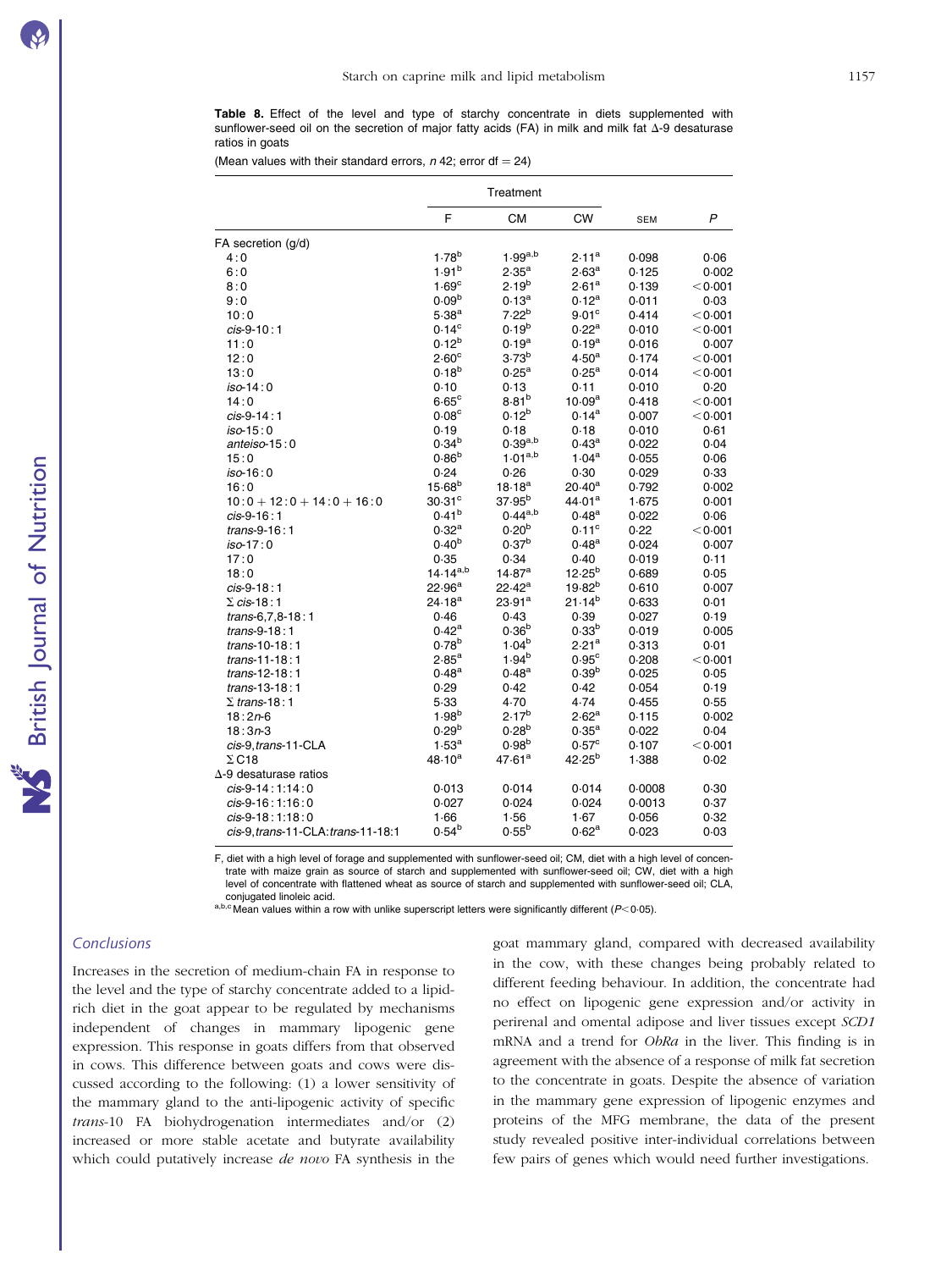#### Acknowledgements

This study was supported by European funding under the project EU BIOCLA (project QLK1-2002-02362). The authors gratefully acknowledge the staff of the Animal Nutrition and Metabolism Unit Les Cèdres, in particular André Combeau and Christophe Mathevon, for diligent care of the experimental animals, Roland Jailler and his team for assisting in the slaughter of the experimental animals, Philippe Gaydier and Denys Durand for the collection of the mammary biopsies, Sébastien Bes, Cyril Labonne, Pierre Capitan, Martine Tourret, Didier Bany and Cecilia Sosa for assistance with the analysis of the samples and Frédéric Glasser for advice on statistical analyses. All authors have contributed to the preparation of the paper and agree with the submitted manuscript content. L. B. and Y. C. designed the research. L. B. and J. R. performed the research, and L. B. and M. B. analysed the samples. L. B., Y. C., J. R., M. B. and C. L. analysed the data and drafted the paper. There are no conflicts of interest.

#### References

- 1. Parodi PW (2005) Dairy product consumption and the risk of breast cancer. J Am Coll Nutr 24, 556S–568S.
- Wahle KW, Heys SD & Rotondo D (2004) Conjugated linoleic acids: are they beneficial or detrimental to health? Prog Lipid Res 43, 553–587.
- 3. Chilliard Y, Glasser F, Ferlay A, et al. (2007) Diet, rumen biohydrogenation, cow and goat milk fat nutritional quality. Eur J Lipid Sci Technol 109, 828–855.
- 4. Ollier S, Robert-Granie C, Bernard L, et al. (2007) Mammary transcriptome analysis of food-deprived lactating goats highlights genes involved in milk secretion and programmed cell death. *J Nutr* **137**, 560–567.
- 5. Bernard L, Leroux C & Chilliard Y (2008) Expression and nutritional regulation of lipogenic genes in the ruminant lactating mammary gland. Adv Exp Med Biol  $606$ , 67–108.
- 6. Piperova LS, Teter BB, Bruckental I, et al. (2000) Mammary lipogenic enzyme activity, trans fatty acids and conjugated linoleic acids are altered in lactating dairy cows fed a milk fat-depressing diet. *J Nutr* **130**,  $2568 - 2574$ .
- 7. Ahnadi CE, Beswick N, Delbecchi L, et al. (2002) Addition of fish oil to diets for dairy cows. II. Effects on milk fat and gene expression of mammary lipogenic enzymes. J Dairy Res 69, 521–531.
- 8. Peterson DG, Matitashvili EA & Bauman DE (2003) Dietinduced milk fat depression in dairy cows results in increased trans-10, cis-12 CLA in milk fat and coordinate suppression of mRNA abundance for mammary enzymes involved in milk fat synthesis. J Nutr 133, 3098–3102.
- 9. Harvatine KJ & Bauman DE (2006) SREBP1 and thyroid hormone responsive spot 14 (S14) are involved in the regulation of bovine mammary lipid synthesis during diet-induced milk fat depression and treatment with CLA. *J Nutr* 136, 2468–2474.
- 10. Shingfield KJ, Bernard L, Leroux C, et al. (2010) Role of trans fatty acids in the nutritional regulation of mammary lipogenesis in ruminants. Animal 4, 1140–1166.
- 11. Bauman DE & Griinari JM (2003) Nutritional regulation of milk fat synthesis. Annu Rev Nutr 23, 203–227.
- 12. Bernard L, Rouel J, Leroux C, et al. (2005) Mammary lipid metabolism and milk fatty acid secretion in Alpine goats fed vegetable lipids. *J Dairy Sci* 88, 1478-1489.
- 13. Bernard L, Leroux C, Bonnet M, et al. (2005) Expression and nutritional regulation of lipogenic genes in mammary gland and adipose tissues of lactating goats. J Dairy Res 72,  $250 - 255$ .
- 14. Bernard L, Leroux C, Faulconnier Y, et al. (2009) Effect of sunflower-seed oil or linseed oil on milk fatty acid secretion and lipogenic gene expression in goats fed hay-based diets. J Dairy Res 76, 241–248.
- 15. Bernard L, Bonnet M, Leroux C, et al. (2009) Effect of sunflower-seed oil and linseed oil on tissue lipid metabolism, gene expression and milk fatty acid secretion in alpine goats fed maize silage based diets. J Dairy Sci 92, 6083–6094.
- 16. Sauvant D, Chapoutot P & Archimède H (1994) La digestion des amidons par les ruminants et ses conséquences (Starch digestion by ruminants and its consequences). INRA Prod Anim 7, 115–124.
- 17. Archimède H, Sauvant D, Hervieu J, et al. (1996) Effects of the nature of roughage and concentrate and their proportion on ruminal characteristics of non lactating goats, consequences on digestive interactions. Anim Feed Sci Technol 58, 267–282.
- 18. Grosclaude F, Ricardeau G, Martin P, et al. (1994) Du gčne au fromage: le polymorphisme de la caséine alphaS1 caprine, ses effets, son évolution (From gene to cheese: caprine casein alphaS1 polymorphism, its effects and evolution). INRA Prod Anim 7, 3–19.
- 19. Chilliard Y, Rouel J & Leroux C (2006) Goat's alpha-s1 casein genotype influences its milk fatty acid composition and delta-9 desaturation ratios. Anim Feed Sci Technol 131, 474–487.
- 20. INRA (1989) Ruminant nutrition. In Recommended Allowance and Feed Table [R Jarrige, editor]. Paris: INRA.
- 21. Association of Official Analytical Chemists (1997) Official Methods of Analysis, 16th ed. Gaithersburg, MD: AOAC International.
- 22. Bernard L, Shingfield KJ, Rouel J, et al. (2009) Effect of plant oils in the diet on performance and milk fatty acid composition in goats fed diets based on grass hay or maize silage. Br J Nutr 101, 213–224.
- 23. Chilliard Y, Gagliostro G, Flechet J, et al. (1991) Duodenal rapeseed oil infusion in early and midlactation cows. 5. Milk fatty acids and adipose tissue lipogenic activities. J Dairy Sci 74, 1844–1854.
- 24. Faulconnier Y, Thevenet M, Flechet J, et al. (1994) Lipoprotein lipase and metabolic activities in incubated bovine adipose tissue explants: effects of insulin, dexamethasone, and fetal bovine serum. J Anim Sci 72, 184–191.
- 25. Chelikani PK, Glimm DR & Kennelly JJ (2003) Short Communication: tissue distribution of leptin and leptin receptor mRNA in the bovine. *J Dairy Sci* 86, 2369–2372.
- 26. Bonnet M, Leroux C, Faulconnier Y, et al. (2000) Lipoprotein lipase activity and mRNA are up-regulated by refeeding in adipose tissue and cardiac muscle of sheep. J Nutr 130, 749–756.
- 27. Andrade PVD & Schmidely P (2006) Influence of percentage of concentrate in combination with rolled canola seeds on performance, rumen fermentation and milk fatty acid composition in dairy goats. Livest Sci 104, 77–90.
- 28. Cant JP, DePeters EJ & Baldwin RL (1993) Mammary amino acid utilization in dairy cows fed fat and its relationship to milk protein depression. *J Dairy Sci* **76**, 762–774.
- 29. Loor JJ, Ferlay A, Ollier A, et al. (2005) Relationship among trans and conjugated fatty acids and bovine milk fat yield due to dietary concentrate and linseed oil. *J Dairy Sci* 88, 726–740.